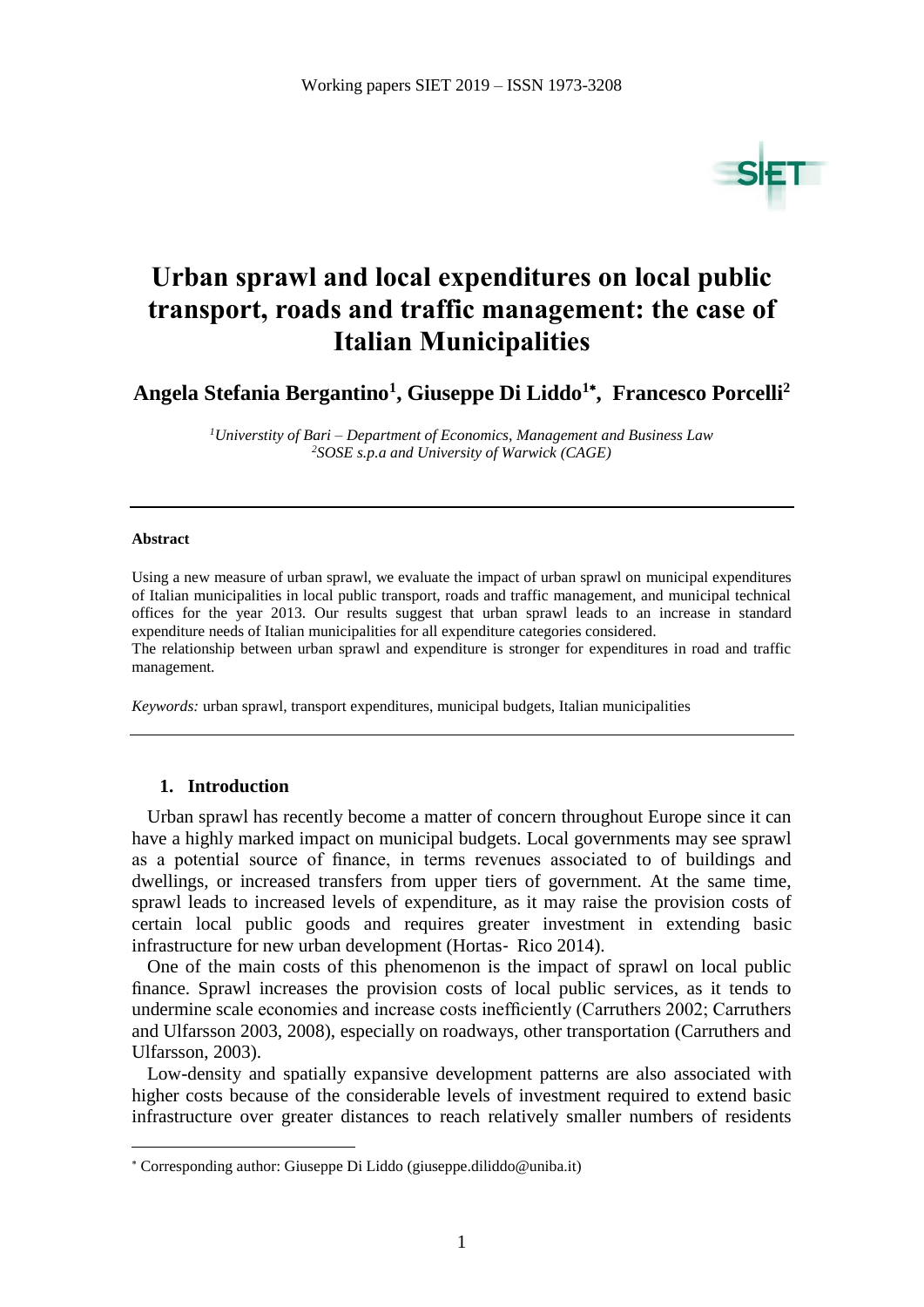(Carruthers 2002). Nevertheless, this new urban development pattern also seems to be a source of potential funds for local governments, in terms of increased grants from upper tiers of governments and revenues associated with building activity (development revenues hereinafter), including planning permissions, construction taxes, taxes on land value improvements, revenues from sales of public land and asset revenues (Hortas‐ Rico 2014).

The existing literature (Litman 2015) on the effect of urban sprawl on municipal expenditures shows that urban sprawl is associated with higher cost in infrastructures investments and management. However, there is still a lack of empirical investigations focused on transports and road management expenditures. The aim of this paper is to fill this gap evaluating the impact of urban sprawl on municipal expenditures of Italian municipalities in local public transport, municipal technical offices, and roads and traffic management for the year 2013.

Besides this introduction, the rest of the paper is organized as follows. Section 2 presents a brief literature review on the link between urban sprawl and municipal expenditures in public transport and traffic management. In section 3, we discuss some of the advantages and disadvantages of the existing sprawl measures commonly used for economic analyses and we present the measure adopted in our econometric models. The results of our analysis are presented in section 4 and section 5 concludes the discussion with some final remarks. Tables containing the results of our estimates are placed in the appendix.

## **2. Urban sprawl and municipal expenditures in public transport, road and traffic management**

Urban sprawl is low-density, dispersed and leapfrog development (Litman 2015). It is the opposite of city compactness, one of the important characteristics of sustainable urban form, which include accessibility, design of street networks, diversity of land use, and density of intersections (Ewing and Cervero 2010). Urban sprawl may result in high energy costs, emission increase, less available green space and even worsening of community interaction (Talen 1999, Litman 2012, Jabareen 2006, Joffe and Smith 2016).

Arguments against sprawl include the agglomeration costs arising from lower employment density and the difficult exchange of ideas, information and services, leading to a less productive urban economy (Grimes 2010). Other arguments include the cost of public and active transport modes, meaning more cars on the road, longer commutes, increased energy consumption and carbon emissions, and unhealthier lifestyles (Chapman 2008).

One of the more important issue related to the sprawl phenomenon regards the link between municipal compactness and infrastructure. In principle, the consequence of dense development is that more people can be served by a given investment in networked infrastructure such as roads and water supply. Cities of higher density may have lower infrastructure management costs per capita, making them more economically efficient than lower-density development. It follows that higher city density would lead local councils more resources to allocate to other services. The empirical evidence on generic infrastructure savings from compactness rests largely on some key studies mainly from the United States (Carruthers and Ulfarsson 2003, 2008) and Spain (Hortas‐ Rico 2014, Prieto et al. 2015). These studies found that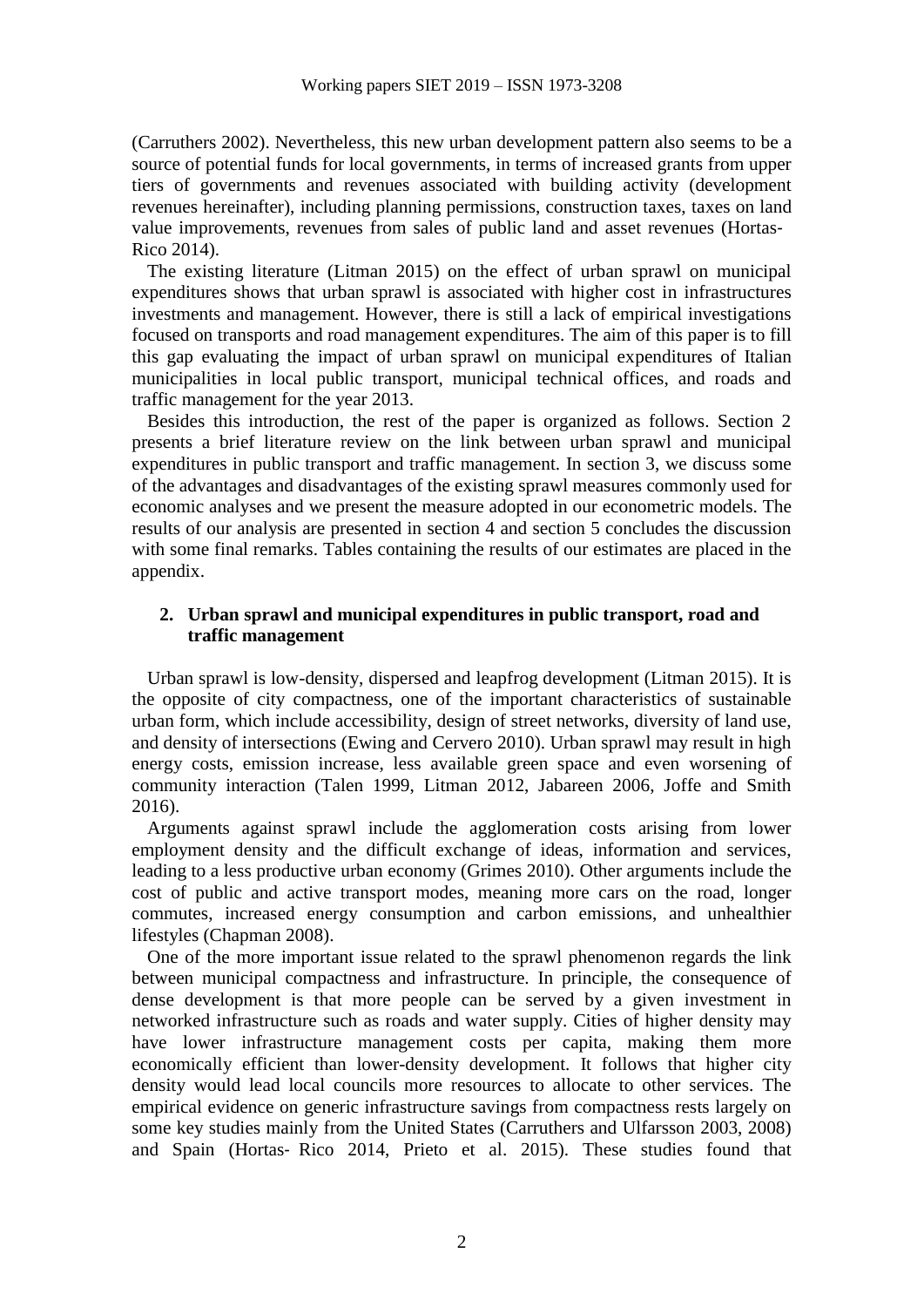infrastructure costs per capita fall as population increases, due to the presence of economies of scale and economies of density.

According to Litman (2015), sprawl increases the costs of providing and managing infrastructure by 10-40%. However, none of the studies cited above focus on public transport costs and roads and traffic management. The present study aims to fill this gap, examining the effect of urban sprawl on the expenditure in local public transport, municipal technical offices and traffic (and roads) management in the context of Italian municipalities. In order to conduct the empirical analyses we will use four "traditional" measures of urban fragmentation and density, and one new measure of "relative" urban sprawl recently introduced in the existing literature. The next section will present the above-mentioned measures, underlining the main advantages and limits of the use of such measures in economic analyses.

### **3. Urban sprawl measures for economic analyses**

Most of the empirical research on urban sprawl focuses on the computation of a large number of indicators that can be classified into indicators of growth rates; density; accessibility; aesthetic; and spatial geometry. However, some of these aggregate measures of sprawl suffer from at least two problems: problems associated with measurements of the areal extent of an urban area, and the nonlinear variation of the aggregate population density of urban areas as a function of total population (Sutton 2003).

Trying to solve these issues associated with the computation of the aggregate measures listed above, starting from the late 90's, a number of studies made use of night-time satellite imagery. Data are usually provided by the US Defense Meteorological Satellite Program's Operational Linescan System (DMSP OLS), to measure the areal extent of the urban area in different ways (Imhoff et al. 1997, Small et al. 2005), in general making use of regressions of the light intensity vs. population relationship (Sutton 2003, Zhang and Seto 2011).

In fact, a number of studies (Chen and Nordhaus 2011, Doll et al. 2006, Elvidge et al. 2012) have confirmed the positive correlations between DMSP OLS night-time light data and socioeconomic variables at regional to global scales. It follows that the main difficult with the use of night-time light is to jointly evaluate the impact of demographic (population size) and economic (economic activity, income etc.) variables on the brightness of a given region, in order to estimate the degree of urban dispersion in a given area. However, one problem associated with the use of night-time satellite imagery as a proxy measure of urban extent is the question on what light intensity should be used to characterize an area as urban since light intensity is also correlated to other economic factors (Sutton 2003).

In order to obtain a sprawl measure based on light intensity and uncorrelated to economic factors, Bergantino et al. (2018) estimated, for Italian municipalities, a relative measure of urban sprawl (RMUS) obtained by means of panel regression analyses. In particular, they used as a dependent variable the light intensity associated with each municipality and many socio-economic variables in the set of regressors.

The evaluation of the urban sprawl of each municipality has been obtained by means of a Relative Measure of the Urban Sprawl (RMUS) that corresponds to the municipal fixed effect component of the error. Such measures is uncorrelated to economic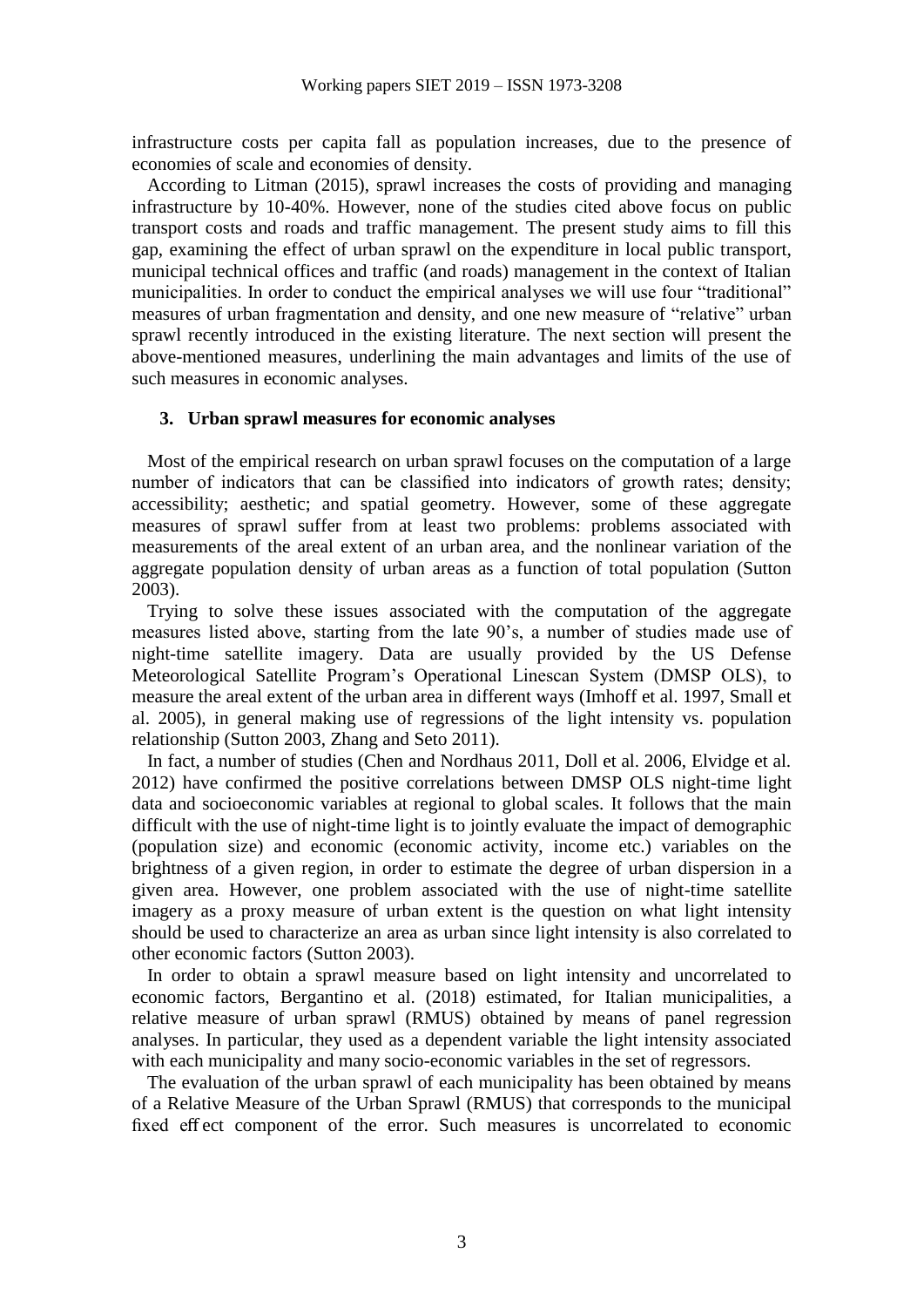variables by construction and represents the degree of sprawl above the quantity due to the economic characteristics of each municipality.

In the following empirical analysis, we use the RMUS and a set of traditional indicators based on satellite images (table 1) provided by ISPRA (2018) as measures of urban sprawl. Furthermore, due to the great scale variability in the measures of urban sprawl, we will use the standardized values, producing variable with mean 0 and standard deviation 1.

|  | Table 1: Sprawl measures provided by ISPRA. |  |
|--|---------------------------------------------|--|
|--|---------------------------------------------|--|

|             | Description                                                                                                                                                                                                                                                                                                                                                                    |
|-------------|--------------------------------------------------------------------------------------------------------------------------------------------------------------------------------------------------------------------------------------------------------------------------------------------------------------------------------------------------------------------------------|
| <b>LCPI</b> | Largest Class Patch Index equals the area of the largest patch of the corresponding patch type divided by<br>total landscape area, multiplied by 100 (to convert to a percentage); in other words, LCPI equals the<br>percentage of the landscape comprised by the largest patch. It is an indicator of fragmentation trough the<br>density of the borders of the urban areas. |
| <b>RMSP</b> | Residual Mean Patch Size equals the average area of all patches excluding the largest one. It is an<br>indicator of fragmentation around the central patch.                                                                                                                                                                                                                    |
| ED          | Edge Density is the ratio between the sum of the perimeters of all patches and their surfaces. It is an<br>indicator of fragmentation around the borders.                                                                                                                                                                                                                      |
| <b>IUD</b>  | Index of Urban Dispersion: Ratio between low and middle-density areas and the total area. It describes<br>the urban dispersion.                                                                                                                                                                                                                                                |

Source: ISPRA (2018)

 $\overline{a}$ 

#### **4. Empirical analysis**

Most of the empirical research on urban sprawl focuses on the computation of a large number of indicators that can be classified into indicators of growth rates; density; accessibility; aesthetic; and spatial geometry. However, some of these aggregate measures of sprawl suffer from at least two problems: problems associated with measurements of the areal extent of an urban area, and the nonlinear variation of the aggregate population density of urban areas as a function of total population (Sutton 2003). The empirical strategy consists in estimating separate expenditure functions for local public transport, traffic management, and municipal technical office. Generically, the representation of the expenditure function is:

$$
E = f(B, P, A, S).
$$
 (1)

In each equation, the dependent variable (E) represents the standard expenditure need  $(EN)$ , computed by SOSE s.p.a.,<sup>1</sup> or the difference between current expenditure and the standard expenditure need in each category above mentioned, and the explanatory variables are related to local tax bases (B), demographic and geographical factors (P), and local preferences (A). The measures of urban sprawl (S) enter in turn in separate estimations, note that sprawl measures refer to year 2012, that is we are assuming that urban sprawl affects expenditures with a one-year lag. The corresponding econometric

<sup>1</sup> SOSE s.p.a. is owned by the Italian Ministry of Economy and Finance and Banca d'Italia. It is the methodology partner for the strategic analysis of data in Tax, Government and Corporate matters. Data on municipal standard expenditure needs are available at https://www.opencivitas.it/open-data.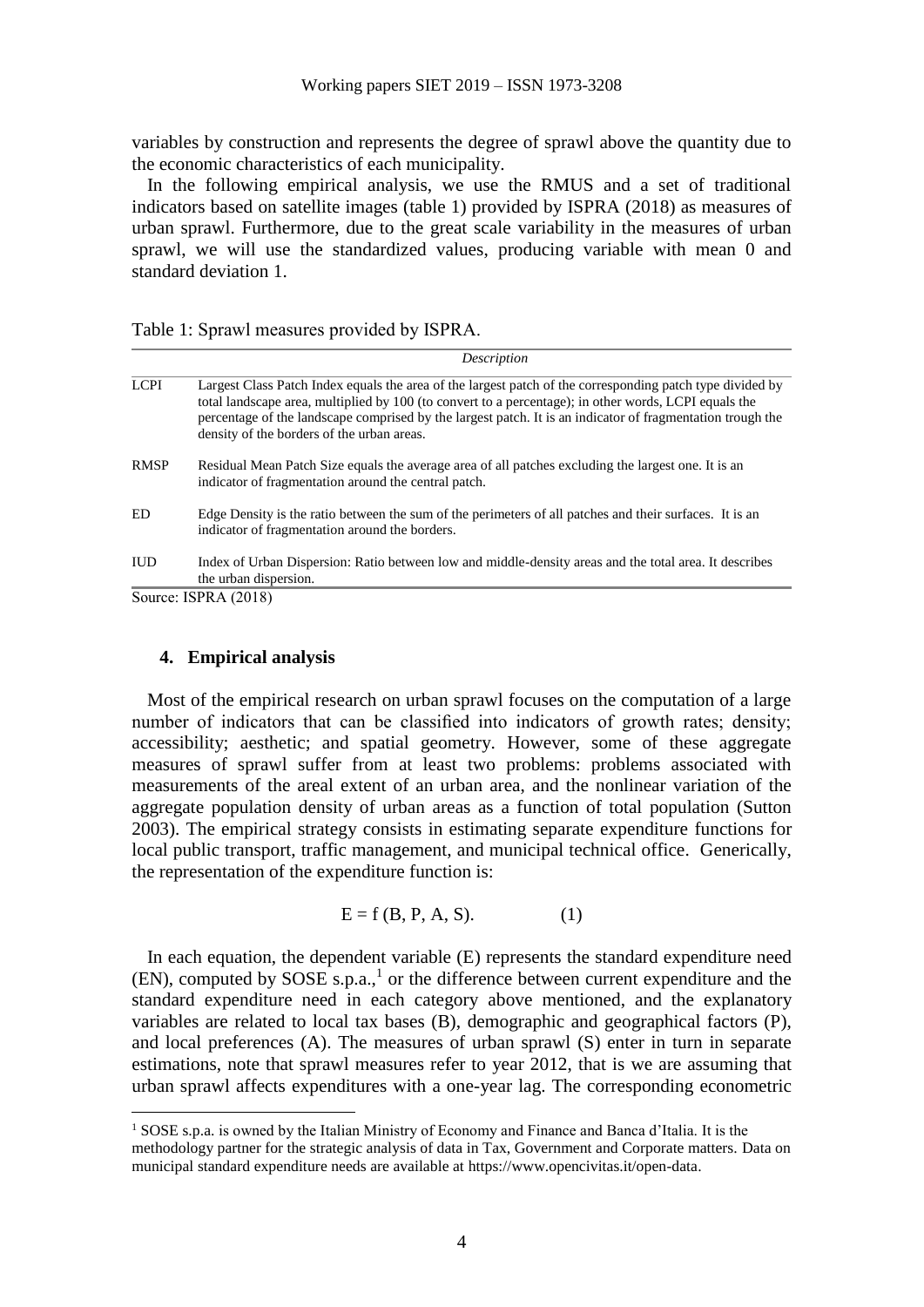specification results in equation (2) where  $\varepsilon_i$  represents the error term and revenues and incomes are expressed in logarithms.

$$
E = \beta B_i + \gamma P_i + \delta A_i + \varphi S_i + \varepsilon_i \tag{2}
$$

Descriptive statistics are presented in table 2. Regarding variables related to local tax bases (B), i.e. total income and estate market value, the source of data is the Italian Ministry of Economy and Finance (MEF). Variables of category P, related to population, are taken from ISTAT, category E data source is the Italian Ministry of Interior and SOSE s.pa., sprawl indices, computed for year 2012, are taken from ISPRA (2018) and Bergantino et al. (2018).

|                                            | N     | Mean           | SD                             | Min      | Max               |
|--------------------------------------------|-------|----------------|--------------------------------|----------|-------------------|
| Total population (P)                       | 6,330 | 7,895.27       | 44,661.85                      | 0.00     | 2,645,236.00      |
| Number of families (P)                     | 6,330 | 3,164.06       | 22,391.26                      | 0.00     | 1,369,811.00      |
| Residential estate market value (Euro) (B) | 6,224 | 1,110.06       | 557.59                         | 204.44   | 10,395.83         |
| Total income (Euro) (B)                    | 6.330 | 104,091,663.24 | 781, 328, 521. 21 415, 555. 00 |          | 47,550,956,167.00 |
| Population 0-2 years (P)                   | 6,330 | 209.09         | 1,181.48                       | 0.00     | 71,721.00         |
| Population 3-14 years (P)                  | 6,330 | 870.25         | 4,721.60                       | 0.00     | 284,137.00        |
| Population over 65 years (P)               | 6,330 | 1,655.67       | 10,048.50                      | 4.00     | 590,603.00        |
| RMUS (2012) (S)                            | 6,304 | 0.00           | 0.65                           | $-7.68$  | 31.32             |
| LCPI $(2012)$ $(S)$                        | 6.330 | 66.48          | 24.55                          | 0.00     | 100.00            |
| ED(2012)(S)                                | 6,330 | 592.71         | 250.80                         | 39.98    | 1,952.38          |
| RMPS (2012) (S)                            | 6,330 | 4.08           | 4.14                           | 0.00     | 57.08             |
| IUD(2012)(S)                               | 6,330 | 77.42          | 34.37                          | 0.00     | 100.00            |
| Administration: left (A)                   | 6,301 | 0.10           | 0.30                           | 0.00     | 1.00              |
| Administration: right (A)                  | 6,301 | 0.09           | 0.28                           | 0.00     | 1.00              |
| Administration: local (A)                  | 6,301 | 0.30           | 0.46                           | 0.00     | 1.00              |
| Administration: centre (A)                 | 6,301 | 0.00           | 0.06                           | 0.00     | 1.00              |
| Local public transport exp. (Euro) (E)     | 6,330 | 161,893.64     | 6,170,481.14                   | 0.00     | 474,339,351.78    |
| Local public transport EN (Euro) (E)       | 6,330 | 161,431.77     | 4,270,409.50                   | 317.45   | 282, 279, 242. 11 |
| Municipal technical office exp. (Euro) (E) | 6,330 | 166,623.29     | 1,293,689.59                   | 0.00     | 96,388,549.15     |
| Municipal technical office EN (Euro) (E)   | 6,330 | 166,879.42     | 877,474.71                     | 3,371.30 | 54,598,590.26     |
| Traffic management exp. (Euro) (E)         | 6,330 | 399,847.91     | 2,301,530.66                   | 0.00     | 147,937,723.45    |
| Traffic management EN (Euro) (E)           | 6,330 | 400,356.02     | 2,195,264.40                   | 6,653.72 | 129, 110, 877. 45 |
| Altimetric scale, $1 =$ low (P)            | 6,330 | 2.92           | 1.54                           | 1.00     | 5.00              |
| Sismic risk, $1 =$ low (P)                 | 6,330 | 2.73           | 1.24                           | 1.00     | 5.00              |
| Mountain degree, $1 =$ low (P)             | 6,330 | 1.89           | 0.95                           | 1.00     | 3.00              |

Table 2: Regression sample, descriptive statistics, year 2013.

We obtain coefficient point estimates of equation (2) by means of OLS estimator. Tables 3-5 in appendix report the results of our estimates using the log of local transport expenditures, local transport EN and the log of the difference between local transport expenditures and EN, respectively. Note that, regarding local public transport estimates, we include in the regression sample only those municipalities in which the service is currently active, according to SOSE s.p.a.. It follows that the regression sample, in this case, is constituted by observations on 1,282 municipalities instead of 6,127 municipalities.

Looking at the results presented in table 3, we can see that estimated coefficients associated with the residential estate market value and income capacity are statistically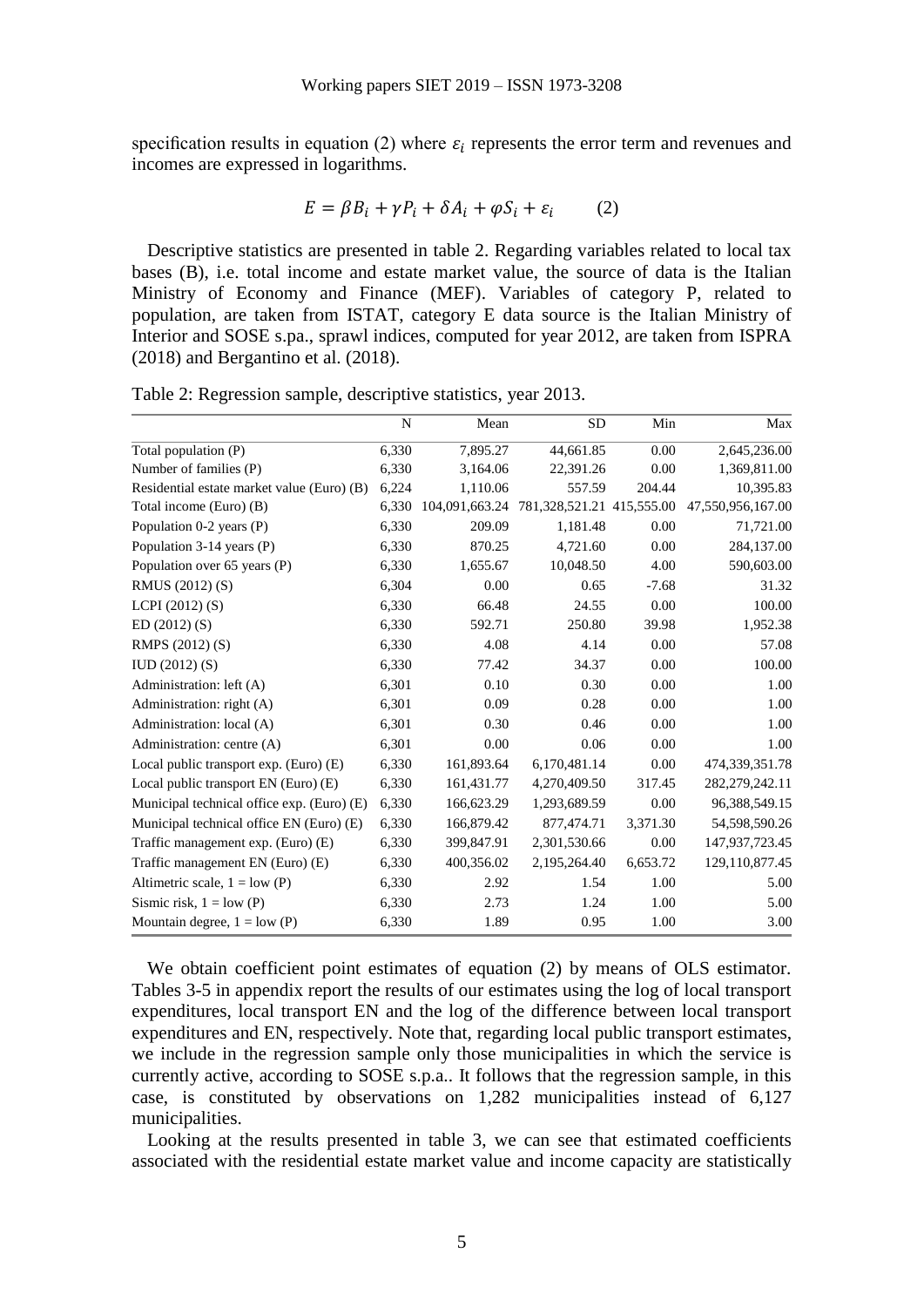significant and show positive sign, as one would expect, in all specifications of the model. That is, higher tax bases increase transport expenditures. Regarding the estimates of coefficients associated with urban sprawl measure we can see that coefficients associated with LCPI, ED and IUD are statistically significant and present the sign expected, positive for the fragmentation indicators LCPI and IUD, and negative for the density indicator ED. The fact that the estimated coefficient associated with RMUS variable, i.e. our main sprawl indicator "relative" to economic activity, is not statistically significant, suggests that there is weak evidence of the correlation between sprawl and local transport expenditure.

In table 4, we present the results of similar analyses using the official data, provided by SOSE s.p.a., on standard expenditure need in local transport as dependent variable. As we can see, all coefficients associated to the sprawl measures are not statistically significant, with the exception of RMUS, which shows a statistically significant, positive associated coefficient. Regarding the remaining control variables, we can observe positive and significant estimated coefficients associated with incomes and estate values, altimetric scale, and mountain degree Furthermore, estimated coefficients associated with voter turnout are significant and show positive sign, as one would expect, in all specifications of the model. Table 5 presents the results of similar estimates using the difference between observed expenditure and standard expenditure need in local public transport. Such variable would capture the amount of expenditure above (or below) the standard, that is, the amount of expenditure that is not directly linked to the provision of the standard quantity and quality of local public transport related services. In this case, only the variable RMUS is associated to a statistically significant coefficient with positive sign, the other sprawl measures have no significant impact on the dependent variable. Control variables present associated estimated coefficients in line with those obtained in the estimates presented in tables 3 and 4. We can conclude that, using the RMUS, there is strong empirical evidence on the impact of urban sprawl on expenditure and standard expenditure in local public transport. Using different indicators, the empirical results are more ambiguous.

Tables 6-8 report the results of our estimates using the log of municipal technical office expenditures, the corresponding EN and the log of the difference between expenditures and EN, respectively. As we can see from tables 6 and 8, the estimated coefficients associated with urban sprawl measures are not statistically significant, with the exception of the results presented in table 6, columns 4 and 5. However, in this case both coefficients have positive sign but are associated to measures of fragmentation (RMPS) and density (IUD), respectively. It follows that there is no empirical evidence on the effect of urban sprawl on municipal technical office expenditure, considered in absolute value or considering only the quota of expenditures that exceed the standard. Looking at the result presented in table 7, we can see that the estimated coefficients associated with sprawl measures are all statistically significant and all coefficients present the expected sign, i.e. negative for density indicators (LCPI and IUD) and positive for dispersion indicators (RMUS, ED and RMPS). Regarding the remaining control variables, we can observe positive and significant estimated coefficients associated with incomes and estate values, altimetric scale, sismic risk, and mountain degree in all the five specifications in table 7. As in the case of public transport expenditure, we can conclude that the degree of urban sprawl directly affect the standard expenditure in municipal technical offices while it does not explain variations of the amount of expenditure above the standard.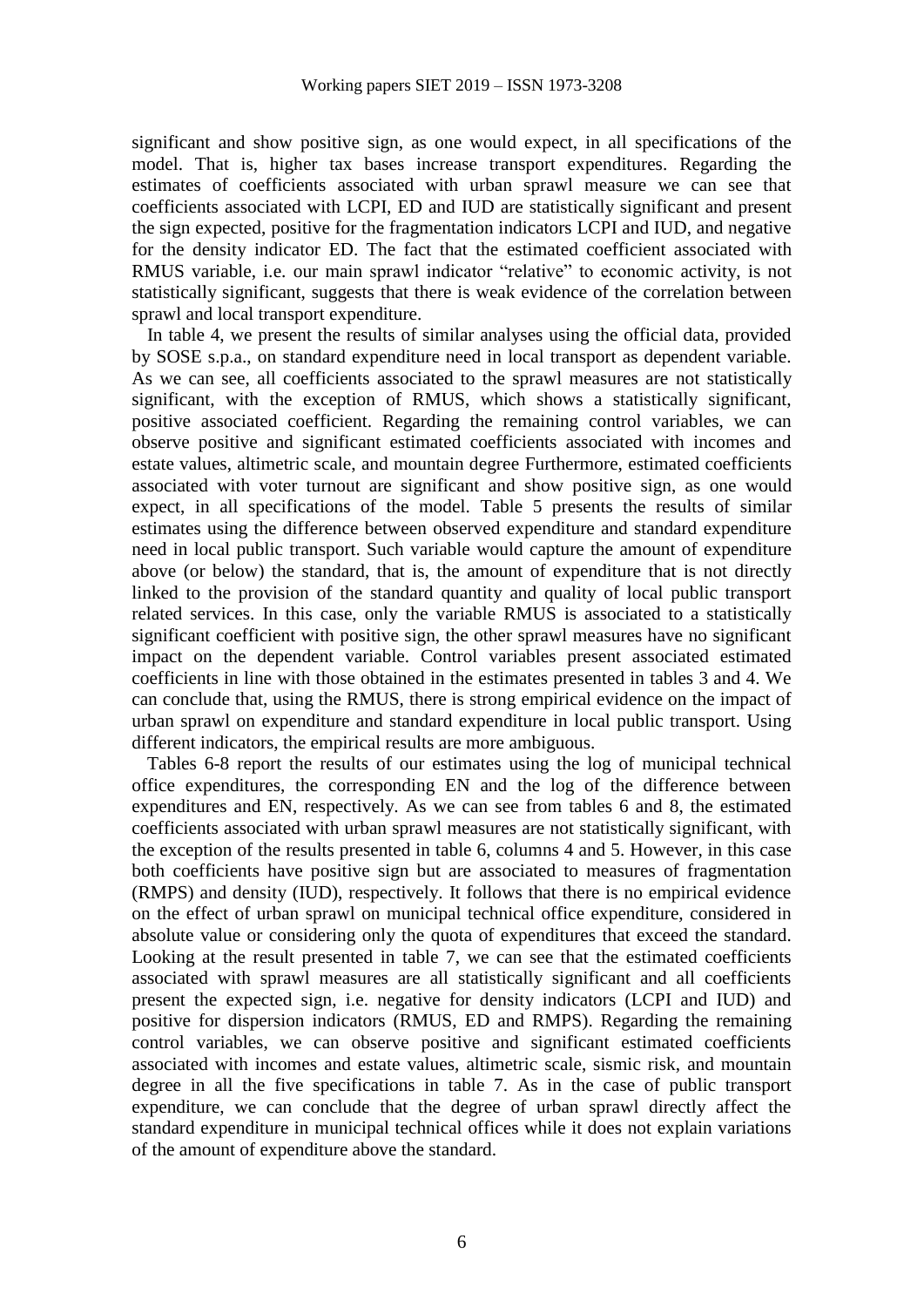Tables 9-11 report the results of our estimates using the log of traffic management expenditures, the corresponding EN and the log of the difference between expenditures and EN, respectively. As we can see from tables 9 and 10, the estimated coefficients associated with urban sprawl measures are mostly statistically significant, with the exception of the results presented in table 9, column 5, and table 10, column 1. Furthermore, in all specifications presented in tables 9 and 10 the estimated coefficients present the expected sign, negative for density indicators (LCPI and IUD) and positive for dispersion indicators (RMUS, ED and RMPS). It follows that, regarding traffic management, the empirical evidence suggest that urban sprawl affect both actual and standard expenditure. The robustness check presented in table 11 confirm the sign of the above-mentioned estimated coefficients. However, in this case the estimated coefficients are not statistically significant. Regarding the estimated coefficients associated with control variables, the statistical significance and the sign is in line with those observed in tables 3-8 and discussed above, with reference to municipal public transport and technical office.

#### **5. Final remarks**

The purpose of this empirical analysis was to examine the link between urban sprawl and the expenditures in local public transport, road and traffic management and municipal technical offices in the context of the Italian Municipalities. Our results suggest that a link exists between urban sprawl and the standard expenditure needs of Italian municipalities. That is the amount of resources necessary to provide standard quality and quantity of a due local public service. In particular, higher-density municipalities incur lower expenditure needs in all expenditure categories examined.

The relationship between urban sprawl and expenditure is stronger for expenditures in road and traffic management. In fact, in this case, we also have empirical evidence on the positive correlation between urban sprawl and the actual amount of expenditure.

Further research, based on panel data analyses, may help to confirm these findings and strengthen the evidence base. In interpreting these results, it is worth remembering that the relationships between sprawl and local transport, and between sprawl and road management should be also analyse at the higher government tiers. In fact some of these expenditure competencies, according to the Italian institutional settings, are shared between municipal and provincial governments or municipal and regional governments.

#### *References*

- Bergantino, A.S., Di Liddo, G. and Porcelli, F. (2018) "A relative measure of urban sprawl for Italian municipalities using satellite Light Images", *SIET Working Papers 2018*, Società Italiana di Economia dei Trasporti e della Logistica.
- Carruthers J.I. (2002) "The impacts of state growth management programmes: A comparative analysis", *Urban Studies* 39, pp. 1956-1982.
- Carruthers J.I., Ulfarsson G.F. (2003) "Urban sprawl and the cost of public services", *Environment and Planning B: Planning and Design* 30, pp. 503–522.
- Carruthers J.I., Ulfarsson G.F. (2008) "Does smart growth matter to public finance?" *Urban Studies* 45, pp. 1791–1823.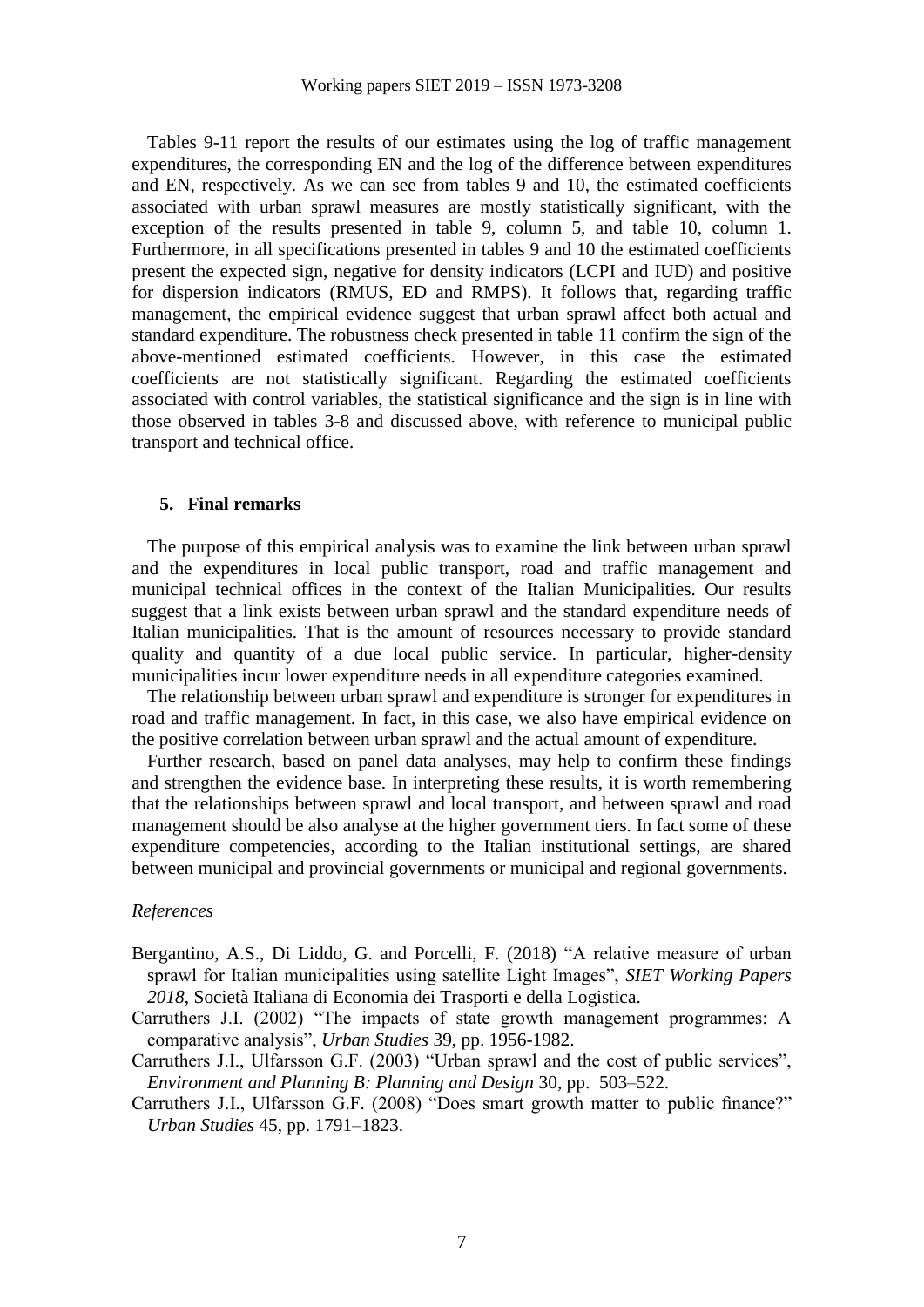- Chapman, R. (2008) "Transitioning to low-carbon urban form and transport in New Zealand", *Political Science* 60, pp. 89-98.
- Chen, X. and Nordhaus, W.D. (2011) "Using luminosity data as a proxy for economic statistics." Proceedings of the National Academy of Sciences of the United States of America 108, pp. 8589-8594.
- Doll, C.N.H., Muller, J.P. and Morley, J.G. (2006) "Mapping regional economic activity from night-time light satellite imagery", *Ecological Economics* 57, pp. 75–92.
- Elvidge, C.D., Baugh, K.E., Anderson, S.J., Sutton, P.C., and Ghosh, T. (2012) "The Night Light Development Index (NLDI): A spatially explicit measure of human development from satellite", *Social Geography* 7, pp. 23–35.
- Ewing, R., and R. Cervero. (2010) "Travel and the built environment: a meta-analysis", *Journal of the American Planning Association* 76 (3), pp. 265-94.
- Grimes, A. (2010) "Infrastructure: new findings for New Zealand", *Policy Quarterly* 6 (4), pp. 3-8.
- Hortas‐ Rico, M. (2014) "Urban sprawl and municipal budgets in Spain", *Papers in Regional Science* 93, pp. 843-864.
- Imhoff, M.L., Lawrence, W.T., Stutzer, D.C., and Elvidge, C.D. (1997), "A technique for using composite DMSP/OLS ''city lights'' satellite data to map urban area", *Remote Sensing of Environment* 61, pp. 361 – 370.
- ISPRA (2018) *Consumo di suolo, dinamiche territoriali e servizi ecosistemici. Rapporto ISPRA n.288/2018.* ISBN: 978-88-448-0902-7.
- Jabareen, Y.R. (2006), "Sustainable urban forms their typologies, models, and concepts", *Journal of Planning Education and Research* 26 (1), pp.38-52.
- Joffe, H. and Smith, N. (2016) "City dweller aspirations for cities of the future: how do environmental and personal wellbeing feature?", *Cities* 59, pp. 102-112.
- Litman, T. (2012) "Understanding Smart Growth Savings: what we know about public infrastructure and service cost savings, and how they are misrepresented by critics", Victoria, BC: Working paper Victoria Transport Policy Institute.
- Litman, T. (2015) "Analysis of Public Policies That Unintentionally Encourage and Subsidize Urban Sprawl", Victoria, BC: Victoria Transport Policy Institute for LSE Cities on behalf of the Global Commission on the Economy and Climate.
- Prieto, A.M., Zofío, J.L. and Alvarez, I. (2015) "Cost economies, urban patterns and population density: the case of public infrastructure for basic utilities", *Papers in Regional Science* 94 (4), pp. 795-816.
- Small, C., Pozzi, F. and Elvidge, C.D. (2005) "Spatial analysis of global urban extent from DMSP-OLS night lights", *Remote Sensing of Environment* 96, pp. 277-291.
- Sutton, P. (2003) "A Scale-Adjusted Measure of 'Urban Sprawl' Using Night-time Satellite Imagery", *Remote Sensing of Environment* 86, pp. 353-369.
- Talen, E. (1999) "Sense of community and neighbourhood form: an assessment of the social doctrine of new urbanism", *Urban Studies* 36 (8), pp. 1361-1379.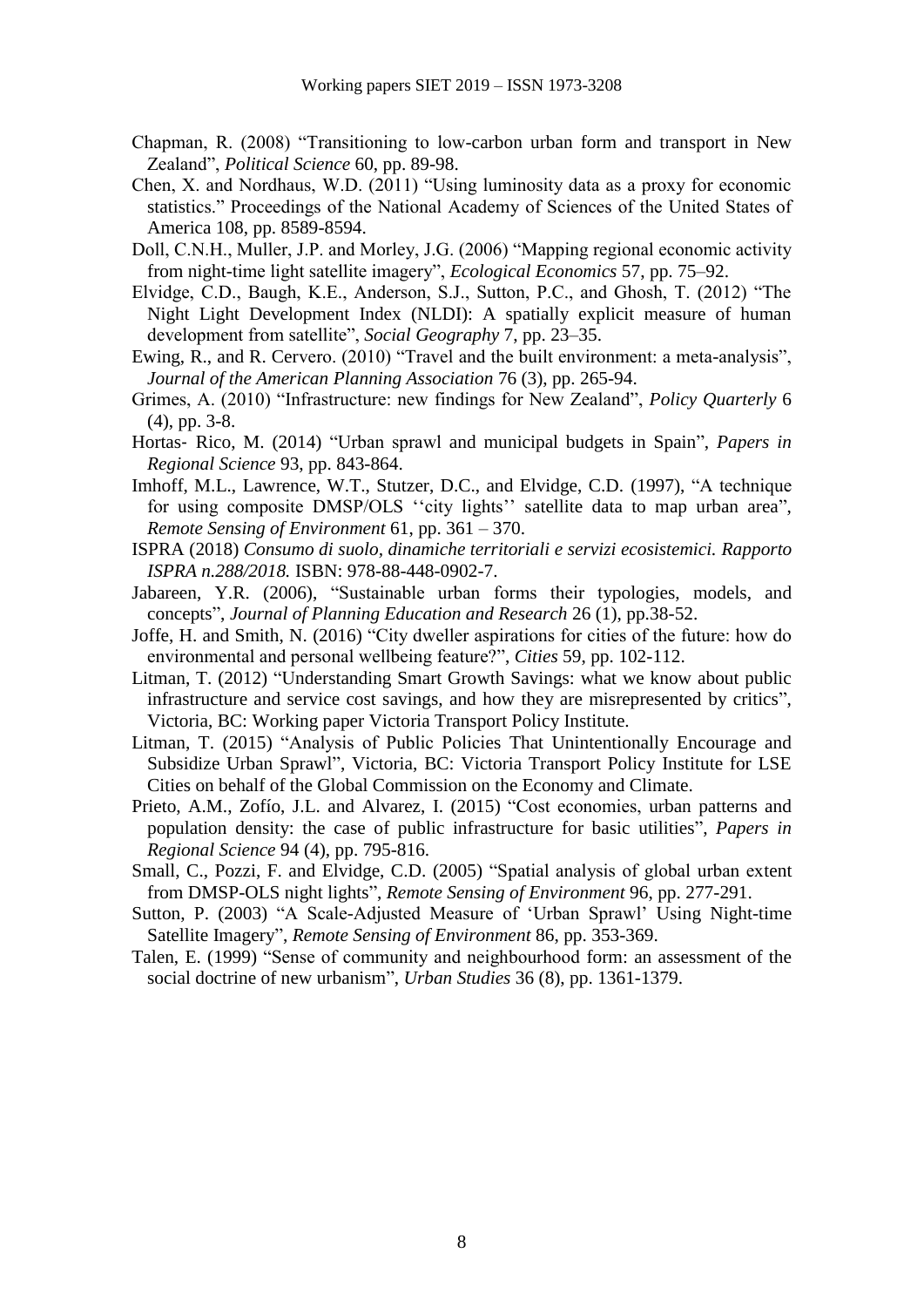# **Appendix**

Table 3: Coefficients point estimates. OLS. Dependent variable: log of local public transport expenditures.

| <b>VARIABLES</b>                       | (1)                        | (2)                        | (3)                       | (4)                        | (5)                        |
|----------------------------------------|----------------------------|----------------------------|---------------------------|----------------------------|----------------------------|
| Real total income Euro Log             | 1.464788***                | 1.470986***                | 1.509330***               | 1.470482***                | 1.571784***                |
|                                        | (0.383)                    | (0.380)                    | (0.379)                   | (0.382)                    | (0.381)                    |
| Residential estate value Euro/sqm. Log | 0.771343***<br>(0.143)     | $0.802112***$<br>(0.144)   | 0.792222***<br>(0.143)    | 0.774799***<br>(0.143)     | 0.759224***<br>(0.143)     |
| Voter turnout                          | $-0.009899$                | $-0.011122$                | $-0.009821$               | $-0.010457$                | $-0.008944$                |
|                                        | (0.007)                    | (0.007)                    | (0.007)                   | (0.007)                    | (0.007)                    |
| Mayor's party is left                  | 0.102940<br>(0.145)        | 0.098417<br>(0.144)        | 0.099463<br>(0.144)       | 0.108107<br>(0.145)        | 0.068491<br>(0.146)        |
| Mayor's party is right                 | 0.078932                   | 0.065068                   | 0.061909                  | 0.067968                   | 0.048628                   |
|                                        | (0.181)                    | (0.181)                    | (0.181)                   | (0.181)                    | (0.181)                    |
| Mayor's party is local                 | 0.044993<br>(0.133)        | 0.037395<br>(0.133)        | 0.031987<br>(0.133)       | 0.036754<br>(0.133)        | 0.040650<br>(0.133)        |
| Families/population                    | 0.066031                   | 0.068858                   | 0.058137                  | 0.074758                   | 0.069953                   |
|                                        | (0.277)                    | (0.276)                    | (0.276)                   | (0.277)                    | (0.276)                    |
| Population log                         | $-0.394609$<br>(0.397)     | $-0.379562$<br>(0.394)     | $-0.370662$<br>(0.394)    | $-0.402086$<br>(0.395)     | -0.494053<br>(0.396)       |
| Population under 14 %                  | $-0.110683**$              | $-0.108322**$              | $-0.108523**$             | -0.111138**                | -0.111097**                |
|                                        | (0.046)                    | (0.046)                    | (0.046)                   | (0.046)                    | (0.046)                    |
| Population over 65 %                   | 0.010802<br>(0.022)        | 0.013954<br>(0.022)        | 0.009256<br>(0.022)       | 0.011613<br>(0.022)        | 0.006577<br>(0.022)        |
| Region=Abruzzo                         | $-1.120592***$             | $-1.152666$ ***            | $-1.064334***$            | -1.105003***               | $-1.079859***$             |
|                                        | (0.398)                    | (0.398)                    | (0.397)                   | (0.398)                    | (0.398)                    |
| Region=Basilicata                      | 1.052308***<br>(0.382)     | 1.045875***                | 1.110858***               | 1.051372***                | 1.110861***                |
| Region=Calabria                        | 0.854074*                  | (0.381)<br>0.880387*       | (0.382)<br>0.953006*      | (0.382)<br>0.871012*       | (0.383)<br>0.882075*       |
|                                        | (0.516)                    | (0.515)                    | (0.516)                   | (0.516)                    | (0.516)                    |
| Region=Campania                        | $-0.513302$                | $-0.465786$                | $-0.543171$               | $-0.483474$                | -0.513426                  |
| Region=Emilia-Romagna                  | (0.374)<br>$-0.678431***$  | (0.373)<br>$-0.703277***$  | (0.373)<br>$-0.718985***$ | (0.373)<br>-0.671581***    | (0.373)<br>$-0.667972***$  |
|                                        | (0.247)                    | (0.247)                    | (0.247)                   | (0.247)                    | (0.247)                    |
| Region=Lazio                           | 1.110828***                | 1.082827***                | 1.091081***               | 1.137327***                | 1.118686***                |
| Region=Liguria                         | (0.311)<br>0.440544        | (0.311)<br>0.444882        | (0.310)<br>0.574543*      | (0.311)<br>0.447507        | (0.310)<br>0.427595        |
|                                        | (0.301)                    | (0.301)                    | (0.306)                   | (0.302)                    | (0.301)                    |
| Region=Lombardia                       | 0.142068                   | 0.213240                   | 0.314712                  | 0.151174                   | 0.058506                   |
| Region=Marche                          | (0.256)<br>-0.230143       | (0.258)<br>$-0.263183$     | (0.266)<br>-0.126390      | (0.256)<br>-0.228252       | (0.258)<br>-0.199778       |
|                                        | (0.309)                    | (0.309)                    | (0.311)                   | (0.309)                    | (0.309)                    |
| Region=Molise                          | 0.322935                   | 0.349632                   | 0.405564                  | 0.336983                   | 0.329922                   |
| Region=Piemonte                        | (0.587)<br>0.406012        | (0.586)<br>0.453891        | (0.586)<br>0.449498       | (0.587)<br>0.421124        | (0.586)<br>0.345049        |
|                                        | (0.276)                    | (0.277)                    | (0.276)                   | (0.277)                    | (0.278)                    |
| Region=Puglia                          | $-0.165755$                | $-0.188103$                | $-0.157582$               | $-0.160376$                | $-0.153767$                |
| Region=Toscana                         | (0.341)<br>0.100869        | (0.341)<br>0.046444        | (0.341)<br>0.009122       | (0.341)<br>0.107192        | (0.341)<br>0.123356        |
|                                        | (0.264)                    | (0.264)                    | (0.266)                   | (0.264)                    | (0.264)                    |
| Region=Umbria                          | 0.308049                   | 0.266966                   | 0.410795                  | 0.294787                   | 0.352137                   |
| Altimetric scale, $1 =$ low            | (0.366)<br>0.060735        | (0.366)<br>0.057775        | (0.368)<br>0.042686       | (0.367)<br>0.063221        | (0.367)<br>0.061469        |
|                                        | (0.053)                    | (0.053)                    | (0.053)                   | (0.053)                    | (0.053)                    |
| Sismic risk, $1 =$ low                 | 0.102636                   | 0.110391                   | 0.098393                  | 0.104337                   | 0.093848                   |
| Mountain degree, $1 =$ low             | (0.068)<br>0.189941**      | (0.068)<br>0.194243**      | (0.067)<br>0.174390**     | (0.068)<br>0.200571**      | (0.068)<br>$0.209401**$    |
|                                        | (0.085)                    | (0.084)                    | (0.085)                   | (0.084)                    | (0.084)                    |
| RMUS (relative fragmentation)          | 0.020819                   |                            |                           |                            |                            |
| LCPI (density)                         | (0.025)                    | $-0.114591**$              |                           |                            |                            |
|                                        |                            | (0.054)                    |                           |                            |                            |
| ED (fragmentation)                     |                            |                            | 0.190755**                |                            |                            |
|                                        |                            |                            | (0.079)                   |                            |                            |
| RMPS (fragmentation)                   |                            |                            |                           | 0.048073<br>(0.050)        |                            |
| <b>IUD</b> (density)                   |                            |                            |                           |                            | $-0.105782*$               |
|                                        |                            |                            |                           |                            | (0.061)                    |
| Constant                               | $-17.588603***$<br>(3.517) | $-18.104929***$<br>(3.484) | -18.668939***<br>(3.494)  | $-17.677820***$<br>(3.501) | $-18.537684***$<br>(3.501) |
|                                        |                            |                            |                           |                            |                            |
| Observations<br>R-squared              | 1,282                      | 1,282                      | 1,282                     | 1,282                      | 1,282                      |
|                                        | 0.518                      | 0.520                      | 0.520                     | 0.518                      | 0.519                      |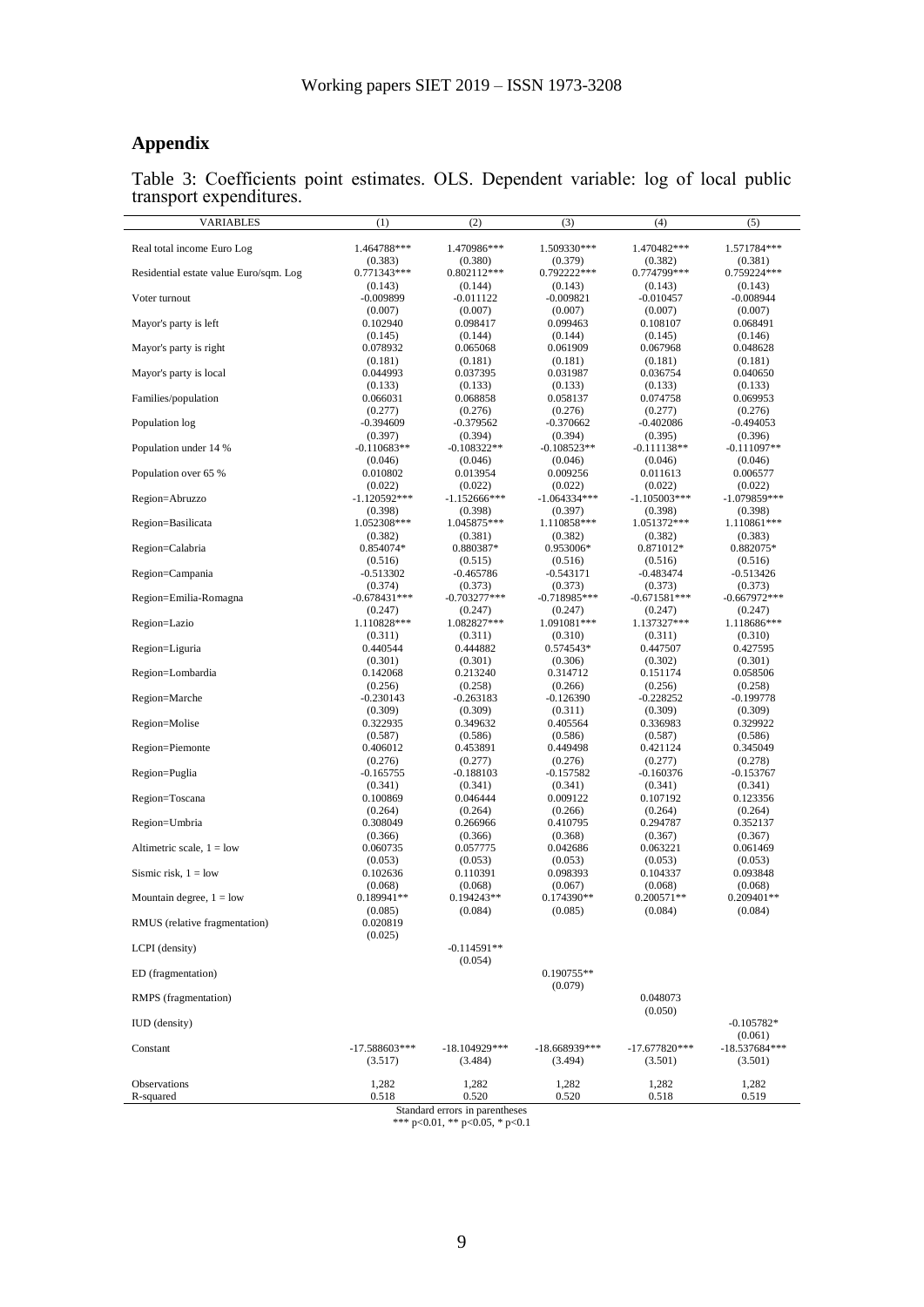| VARIABLES                              | (1)                        | (2)                       | (3)                       | (4)                       | (5)                       |
|----------------------------------------|----------------------------|---------------------------|---------------------------|---------------------------|---------------------------|
| Real total income Euro Log             | $0.141122**$               | $0.210160***$             | 0.217481***               | 0.207020***               | 0.245800***               |
| Residential estate value Euro/sqm. Log | (0.061)<br>0.097973***     | (0.062)<br>0.086703***    | (0.062)<br>0.089248***    | (0.063)<br>0.084888***    | (0.061)<br>0.077736***    |
|                                        | (0.025)                    | (0.026)                   | (0.025)                   | (0.026)                   | (0.025)                   |
| Voter turnout                          | $-0.002281**$<br>(0.001)   | $-0.003268***$<br>(0.001) | $-0.002932**$<br>(0.001)  | $-0.003231***$<br>(0.001) | $-0.002485**$<br>(0.001)  |
| Mayor's party is left                  | $0.134286***$              | 0.139293***               | $0.141480***$             | 0.139565***               | $0.116486***$             |
| Mayor's party is right                 | (0.025)<br>$0.102156***$   | (0.026)<br>0.097318***    | (0.026)<br>0.097153***    | (0.026)<br>0.096818***    | (0.026)<br>0.081498***    |
|                                        | (0.030)                    | (0.031)                   | (0.031)                   | (0.031)                   | (0.031)                   |
| Mayor's party is local                 | $-0.005112$<br>(0.021)     | $-0.014515$<br>(0.022)    | $-0.012945$<br>(0.022)    | $-0.014896$<br>(0.022)    | $-0.007861$<br>(0.022)    |
| Families/population                    | 0.027767                   | 0.041854                  | 0.044376                  | 0.041765                  | 0.035683                  |
| Population log                         | (0.044)<br>0.999419***     | (0.045)<br>0.943765***    | (0.045)<br>0.952753***    | (0.045)<br>0.944922***    | (0.044)<br>0.905928***    |
|                                        | (0.063)                    | (0.065)                   | (0.065)                   | (0.065)                   | (0.064)                   |
| Population under 14 %                  | $-0.038223***$<br>(0.007)  | $-0.038658***$<br>(0.008) | $-0.037131***$<br>(0.007) | $-0.038922***$<br>(0.008) | $-0.036220***$<br>(0.007) |
| Population over 65 %                   | $0.037144***$              | 0.037235***               | 0.036871***               | $0.037122***$             | 0.034817***               |
| Region=Abruzzo                         | (0.004)<br>$-0.098782$     | (0.004)<br>$-0.078291$    | (0.004)<br>$-0.056800$    | (0.004)<br>$-0.077114$    | (0.004)<br>$-0.065744$    |
|                                        | (0.065)                    | (0.067)                   | (0.067)                   | (0.067)                   | (0.066)                   |
| Region=Basilicata                      | $-0.075128$<br>(0.064)     | $-0.078855$<br>(0.066)    | $-0.056438$<br>(0.066)    | $-0.080118$<br>(0.066)    | $-0.045108$<br>(0.065)    |
| Region=Calabria                        | $-0.227890***$             | $-0.202410***$            | $-0.170378**$             | $-0.206097***$            | -0.199213***              |
| Region=Campania                        | (0.068)<br>$-0.262423***$  | (0.070)<br>$-0.230330***$ | (0.070)<br>$-0.245794***$ | (0.070)<br>$-0.232970***$ | (0.069)<br>$-0.255677***$ |
|                                        | (0.058)                    | (0.060)                   | (0.059)                   | (0.059)                   | (0.058)                   |
| Region=Emilia-Romagna                  | $-0.119040$ ***<br>(0.042) | $-0.126329***$<br>(0.043) | $-0.134436***$<br>(0.043) | $-0.124309***$<br>(0.043) | $-0.120639***$<br>(0.043) |
| Region=Lazio                           | $-0.227188$ ***            | $-0.217521***$            | $-0.217543***$            | $-0.213435***$            | $-0.224437***$            |
| Region=Liguria                         | (0.051)<br>$-0.238034***$  | (0.053)<br>$-0.246832***$ | (0.053)<br>$-0.201760***$ | (0.053)<br>$-0.246733***$ | (0.052)<br>$-0.253264***$ |
|                                        | (0.052)                    | (0.053)                   | (0.054)                   | (0.053)                   | (0.052)                   |
| Region=Lombardia                       | $-0.025406$<br>(0.042)     | -0.037531<br>(0.043)      | 0.013201<br>(0.045)       | $-0.041985$<br>(0.043)    | $-0.087653**$<br>(0.043)  |
| Region=Marche                          | $-0.112615**$              | $-0.103867**$             | -0.076885                 | $-0.102558*$              | $-0.096989*$              |
| Region=Molise                          | (0.051)<br>0.093887        | (0.053)<br>0.100439       | (0.053)<br>0.129736       | (0.053)<br>0.096517       | (0.052)<br>0.091124       |
|                                        | (0.095)                    | (0.098)                   | (0.098)                   | (0.098)                   | (0.096)                   |
| Region=Piemonte                        | 0.064874<br>(0.046)        | 0.065656<br>(0.047)       | 0.076752<br>(0.047)       | 0.063932<br>(0.047)       | 0.012440<br>(0.047)       |
| Region=Puglia                          | $-0.194054***$             | -0.197919***              | $-0.182499***$            | $-0.198351***$            | $-0.196327***$            |
| Region=Toscana                         | (0.055)<br>$-0.318129***$  | (0.057)<br>$-0.330894***$ | (0.057)<br>$-0.348187***$ | (0.057)<br>$-0.326150***$ | (0.056)<br>$-0.313618***$ |
|                                        | (0.045)                    | (0.047)                   | (0.047)                   | (0.047)                   | (0.046)                   |
| Region=Umbria                          | $-0.117767*$<br>(0.064)    | -0.113659*<br>(0.066)     | -0.080057<br>(0.066)      | $-0.113200*$<br>(0.066)   | $-0.087889$<br>(0.065)    |
| Altimetric scale, $1 =$ low            | 0.063903***                | $0.061147***$             | $0.057103***$             | $0.061564***$             | 0.066379***               |
| Sismic risk, $1 =$ low                 | (0.009)<br>0.017160        | (0.009)<br>0.015664       | (0.009)<br>0.014774       | (0.009)<br>0.015422       | (0.009)<br>0.009813       |
|                                        | (0.011)<br>0.048739***     | (0.012)                   | (0.012)                   | (0.012)<br>0.064932***    | (0.011)<br>$0.064115***$  |
| Mountain degree, $1 =$ low             | (0.014)                    | 0.064664***<br>(0.014)    | 0.057262***<br>(0.014)    | (0.014)                   | (0.014)                   |
| RMUS (relative fragmentation)          | 0.052195***<br>(0.005)     |                           |                           |                           |                           |
| LCPI (density)                         |                            | $-0.009472$               |                           |                           |                           |
|                                        |                            | (0.009)                   | 0.054392***               |                           |                           |
| ED (fragmentation)                     |                            |                           | (0.013)                   |                           |                           |
| RMPS (fragmentation)                   |                            |                           |                           | 0.005665<br>(0.009)       |                           |
| <b>IUD</b> (density)                   |                            |                           |                           |                           | $-0.078150***$            |
| Constant                               | $-1.894753***$             | $-2.521658***$            | $-2.767318***$            | $-2.459653***$            | (0.010)<br>$-2.784928***$ |
|                                        | (0.560)                    | (0.576)                   | (0.576)                   | (0.577)                   | (0.567)                   |
| <b>Observations</b>                    | 1,866                      | 1,866                     | 1,866                     | 1,866                     | 1,866                     |
| R-squared                              | 0.956                      | 0.953                     | 0.953                     | 0.953                     | 0.954                     |

#### Table 4: Coefficients point estimates. OLS. Dependent variable: log of local public transport expenditure need.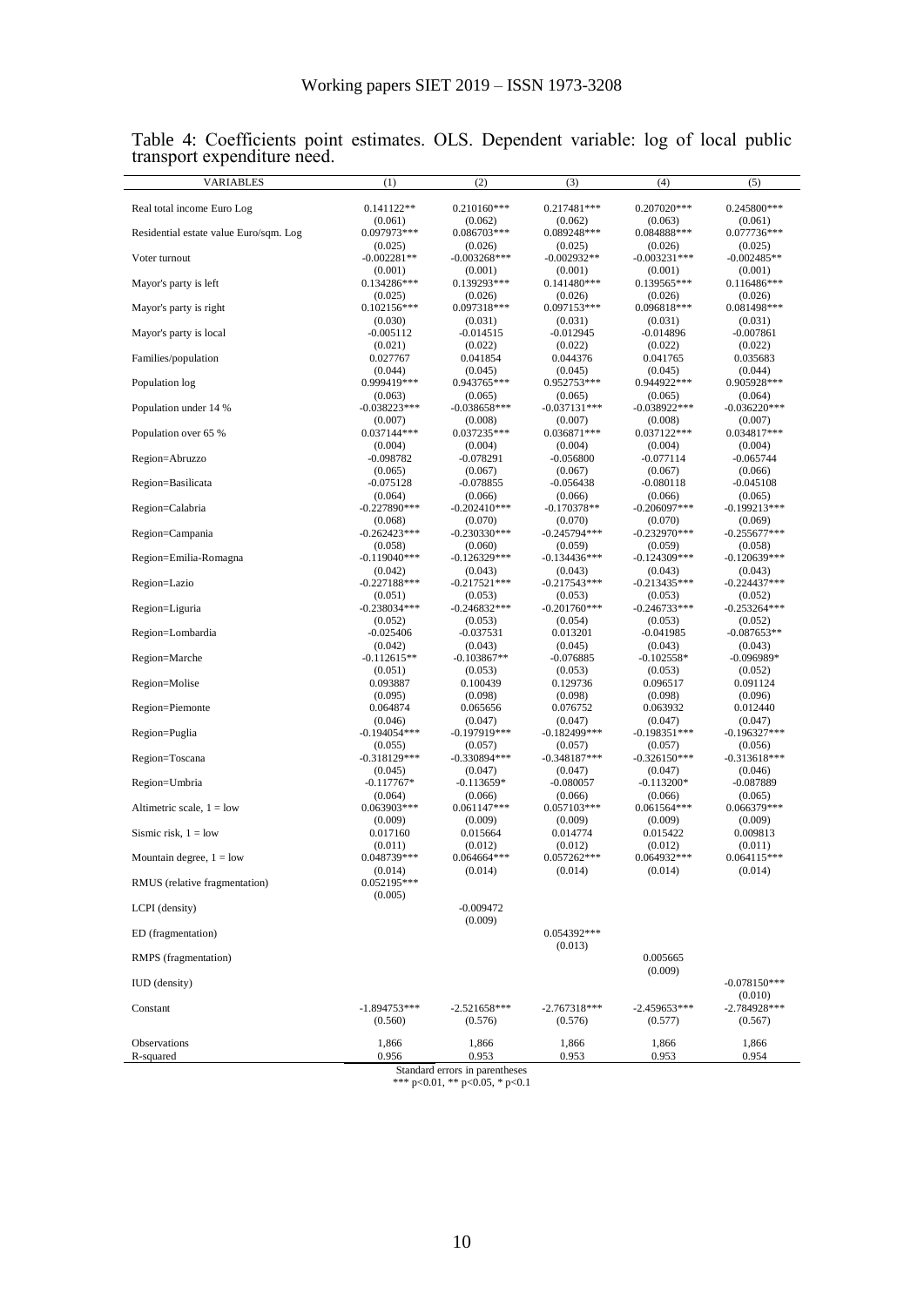| Real total income Euro Log<br>Residential estate value Euro/sqm. Log<br>Voter turnout<br>Mayor's party is left<br>Mayor's party is right<br>Mayor's party is local<br>Families/population<br>Population log<br>Population under 14 %<br>Population over 65 % | 0.257804<br>(0.414)<br>0.833209***<br>(0.155)<br>$-0.021639***$<br>(0.008)<br>0.291097*<br>(0.175)<br>0.337909<br>(0.215)<br>0.116521<br>(0.156)<br>0.060378<br>(0.265)<br>0.563309<br>(0.426)<br>$-0.028677$ | 0.345187<br>(0.414)<br>0.827153***<br>(0.158)<br>$-0.023925***$<br>(0.008)<br>0.272762<br>(0.176)<br>0.311901<br>(0.216)<br>0.096511<br>(0.156)<br>0.082008<br>(0.266)<br>0.509340 | 0.370364<br>(0.413)<br>0.841988***<br>(0.157)<br>$-0.023592***$<br>(0.008)<br>0.257091<br>(0.176)<br>0.300620<br>(0.216)<br>0.090759<br>(0.156)<br>0.071564 | 0.295701<br>(0.418)<br>0.829779***<br>(0.156)<br>$-0.023999$ ***<br>(0.008)<br>0.284638<br>(0.176)<br>0.319165<br>(0.216)<br>0.101904<br>(0.156)<br>0.076250 | 0.348875<br>(0.414)<br>0.817922***<br>(0.156)<br>$-0.023811***$<br>(0.008)<br>0.274034<br>(0.176)<br>0.316183<br>(0.216)<br>0.098502<br>(0.157) |
|--------------------------------------------------------------------------------------------------------------------------------------------------------------------------------------------------------------------------------------------------------------|---------------------------------------------------------------------------------------------------------------------------------------------------------------------------------------------------------------|------------------------------------------------------------------------------------------------------------------------------------------------------------------------------------|-------------------------------------------------------------------------------------------------------------------------------------------------------------|--------------------------------------------------------------------------------------------------------------------------------------------------------------|-------------------------------------------------------------------------------------------------------------------------------------------------|
|                                                                                                                                                                                                                                                              |                                                                                                                                                                                                               |                                                                                                                                                                                    |                                                                                                                                                             |                                                                                                                                                              |                                                                                                                                                 |
|                                                                                                                                                                                                                                                              |                                                                                                                                                                                                               |                                                                                                                                                                                    |                                                                                                                                                             |                                                                                                                                                              |                                                                                                                                                 |
|                                                                                                                                                                                                                                                              |                                                                                                                                                                                                               |                                                                                                                                                                                    |                                                                                                                                                             |                                                                                                                                                              |                                                                                                                                                 |
|                                                                                                                                                                                                                                                              |                                                                                                                                                                                                               |                                                                                                                                                                                    |                                                                                                                                                             |                                                                                                                                                              |                                                                                                                                                 |
|                                                                                                                                                                                                                                                              |                                                                                                                                                                                                               |                                                                                                                                                                                    |                                                                                                                                                             |                                                                                                                                                              |                                                                                                                                                 |
|                                                                                                                                                                                                                                                              |                                                                                                                                                                                                               |                                                                                                                                                                                    |                                                                                                                                                             |                                                                                                                                                              |                                                                                                                                                 |
|                                                                                                                                                                                                                                                              |                                                                                                                                                                                                               |                                                                                                                                                                                    |                                                                                                                                                             |                                                                                                                                                              |                                                                                                                                                 |
|                                                                                                                                                                                                                                                              |                                                                                                                                                                                                               |                                                                                                                                                                                    |                                                                                                                                                             |                                                                                                                                                              |                                                                                                                                                 |
|                                                                                                                                                                                                                                                              |                                                                                                                                                                                                               |                                                                                                                                                                                    |                                                                                                                                                             |                                                                                                                                                              |                                                                                                                                                 |
|                                                                                                                                                                                                                                                              |                                                                                                                                                                                                               |                                                                                                                                                                                    |                                                                                                                                                             |                                                                                                                                                              |                                                                                                                                                 |
|                                                                                                                                                                                                                                                              |                                                                                                                                                                                                               |                                                                                                                                                                                    |                                                                                                                                                             |                                                                                                                                                              | 0.084691                                                                                                                                        |
|                                                                                                                                                                                                                                                              |                                                                                                                                                                                                               |                                                                                                                                                                                    | (0.266)                                                                                                                                                     | (0.266)                                                                                                                                                      | (0.266)                                                                                                                                         |
|                                                                                                                                                                                                                                                              |                                                                                                                                                                                                               |                                                                                                                                                                                    | 0.521758                                                                                                                                                    | 0.544266                                                                                                                                                     | 0.503752                                                                                                                                        |
|                                                                                                                                                                                                                                                              |                                                                                                                                                                                                               | (0.427)<br>-0.034919                                                                                                                                                               | (0.427)<br>$-0.034772$                                                                                                                                      | (0.429)<br>$-0.034919$                                                                                                                                       | (0.427)<br>$-0.034730$                                                                                                                          |
|                                                                                                                                                                                                                                                              | (0.053)                                                                                                                                                                                                       | (0.053)                                                                                                                                                                            | (0.053)                                                                                                                                                     | (0.053)                                                                                                                                                      | (0.053)                                                                                                                                         |
|                                                                                                                                                                                                                                                              | 0.027151                                                                                                                                                                                                      | 0.026306                                                                                                                                                                           | 0.026205                                                                                                                                                    | 0.027093                                                                                                                                                     | 0.026171                                                                                                                                        |
|                                                                                                                                                                                                                                                              | (0.023)                                                                                                                                                                                                       | (0.024)                                                                                                                                                                            | (0.023)                                                                                                                                                     | (0.024)                                                                                                                                                      | (0.024)                                                                                                                                         |
| Region=Abruzzo                                                                                                                                                                                                                                               | 0.845593                                                                                                                                                                                                      | 0.875588                                                                                                                                                                           | 0.887189                                                                                                                                                    | 0.890050                                                                                                                                                     | 0.882172                                                                                                                                        |
| Region=Basilicata                                                                                                                                                                                                                                            | (0.554)<br>0.670160                                                                                                                                                                                           | (0.557)<br>0.666187                                                                                                                                                                | (0.556)<br>0.685360                                                                                                                                         | (0.556)<br>0.684092                                                                                                                                          | (0.558)<br>0.660759                                                                                                                             |
|                                                                                                                                                                                                                                                              | (0.442)                                                                                                                                                                                                       | (0.444)                                                                                                                                                                            | (0.444)                                                                                                                                                     | (0.445)                                                                                                                                                      | (0.446)                                                                                                                                         |
| Region=Calabria                                                                                                                                                                                                                                              | 0.053213                                                                                                                                                                                                      | 0.084270                                                                                                                                                                           | 0.112260                                                                                                                                                    | 0.106346                                                                                                                                                     | 0.079208                                                                                                                                        |
|                                                                                                                                                                                                                                                              | (0.561)                                                                                                                                                                                                       | (0.563)                                                                                                                                                                            | (0.563)                                                                                                                                                     | (0.563)                                                                                                                                                      | (0.563)                                                                                                                                         |
| Region=Campania                                                                                                                                                                                                                                              | -0.093447                                                                                                                                                                                                     | $-0.064747$                                                                                                                                                                        | -0.148819                                                                                                                                                   | $-0.039535$                                                                                                                                                  | $-0.065047$                                                                                                                                     |
| Region=Emilia-Romagna                                                                                                                                                                                                                                        | (0.439)<br>$-1.016624***$                                                                                                                                                                                     | (0.441)<br>$-0.997711***$                                                                                                                                                          | (0.445)<br>$-1.032980***$                                                                                                                                   | (0.441)<br>-0.961896***                                                                                                                                      | (0.441)<br>$-0.991756***$                                                                                                                       |
|                                                                                                                                                                                                                                                              | (0.363)                                                                                                                                                                                                       | (0.365)                                                                                                                                                                            | (0.366)                                                                                                                                                     | (0.366)                                                                                                                                                      | (0.365)                                                                                                                                         |
| Region=Lazio                                                                                                                                                                                                                                                 | $-0.019230$                                                                                                                                                                                                   | 0.033618                                                                                                                                                                           | 0.002029                                                                                                                                                    | 0.069697                                                                                                                                                     | 0.038343                                                                                                                                        |
|                                                                                                                                                                                                                                                              | (0.361)                                                                                                                                                                                                       | (0.362)                                                                                                                                                                            | (0.362)                                                                                                                                                     | (0.363)                                                                                                                                                      | (0.361)                                                                                                                                         |
| Region=Liguria                                                                                                                                                                                                                                               | $-1.328524***$                                                                                                                                                                                                | $-1.335421***$                                                                                                                                                                     | $-1.297150***$                                                                                                                                              | $-1.309355***$                                                                                                                                               | $-1.337939***$                                                                                                                                  |
| Region=Lombardia                                                                                                                                                                                                                                             | (0.354)<br>$-0.156029$                                                                                                                                                                                        | (0.356)<br>-0.154748                                                                                                                                                               | (0.357)<br>-0.082401                                                                                                                                        | (0.357)<br>-0.136418                                                                                                                                         | (0.356)<br>$-0.166580$                                                                                                                          |
|                                                                                                                                                                                                                                                              | (0.313)                                                                                                                                                                                                       | (0.317)                                                                                                                                                                            | (0.321)                                                                                                                                                     | (0.316)                                                                                                                                                      | (0.317)                                                                                                                                         |
| Region=Marche                                                                                                                                                                                                                                                | 0.464940                                                                                                                                                                                                      | 0.487862                                                                                                                                                                           | 0.526215                                                                                                                                                    | 0.507336                                                                                                                                                     | 0.497024                                                                                                                                        |
|                                                                                                                                                                                                                                                              | (0.407)                                                                                                                                                                                                       | (0.409)                                                                                                                                                                            | (0.408)                                                                                                                                                     | (0.408)                                                                                                                                                      | (0.408)                                                                                                                                         |
| Region=Molise                                                                                                                                                                                                                                                | $-0.360343$<br>(0.610)                                                                                                                                                                                        | -0.348935<br>(0.613)                                                                                                                                                               | $-0.335364$<br>(0.612)                                                                                                                                      | $-0.334864$<br>(0.613)                                                                                                                                       | $-0.354014$<br>(0.616)                                                                                                                          |
| Region=Piemonte                                                                                                                                                                                                                                              | $-0.456141$                                                                                                                                                                                                   | -0.417904                                                                                                                                                                          | -0.442842                                                                                                                                                   | $-0.390327$                                                                                                                                                  | $-0.428671$                                                                                                                                     |
|                                                                                                                                                                                                                                                              | (0.345)                                                                                                                                                                                                       | (0.349)                                                                                                                                                                            | (0.346)                                                                                                                                                     | (0.350)                                                                                                                                                      | (0.349)                                                                                                                                         |
| Region=Puglia                                                                                                                                                                                                                                                | 0.694121                                                                                                                                                                                                      | 0.652527                                                                                                                                                                           | 0.628264                                                                                                                                                    | 0.676730                                                                                                                                                     | 0.656551                                                                                                                                        |
|                                                                                                                                                                                                                                                              | (0.431)                                                                                                                                                                                                       | (0.432)                                                                                                                                                                            | (0.432)                                                                                                                                                     | (0.432)                                                                                                                                                      | (0.432)                                                                                                                                         |
| Region=Toscana                                                                                                                                                                                                                                               | $-0.948163***$<br>(0.332)                                                                                                                                                                                     | $-0.940834***$<br>(0.334)                                                                                                                                                          | $-1.019978***$<br>(0.340)                                                                                                                                   | $-0.902869***$<br>(0.335)                                                                                                                                    | $-0.932844***$<br>(0.334)                                                                                                                       |
| Region=Umbria                                                                                                                                                                                                                                                | $-0.295511$                                                                                                                                                                                                   | $-0.286509$                                                                                                                                                                        | $-0.241402$                                                                                                                                                 | $-0.276213$                                                                                                                                                  | $-0.276435$                                                                                                                                     |
|                                                                                                                                                                                                                                                              | (0.422)                                                                                                                                                                                                       | (0.425)                                                                                                                                                                            | (0.424)                                                                                                                                                     | (0.424)                                                                                                                                                      | (0.425)                                                                                                                                         |
| Altimetric scale, $1 =$ low                                                                                                                                                                                                                                  | 0.113946*                                                                                                                                                                                                     | $0.107067*$                                                                                                                                                                        | 0.098395                                                                                                                                                    | 0.111149*                                                                                                                                                    | $0.107400*$                                                                                                                                     |
|                                                                                                                                                                                                                                                              | (0.063)                                                                                                                                                                                                       | (0.063)                                                                                                                                                                            | (0.063)                                                                                                                                                     | (0.063)                                                                                                                                                      | (0.063)                                                                                                                                         |
| Sismic risk, $1 =$ low                                                                                                                                                                                                                                       | $-0.092165$<br>(0.079)                                                                                                                                                                                        | -0.088195<br>(0.079)                                                                                                                                                               | -0.088994<br>(0.079)                                                                                                                                        | -0.089338<br>(0.079)                                                                                                                                         | $-0.090292$<br>(0.079)                                                                                                                          |
| Mountain degree, $1 =$ low                                                                                                                                                                                                                                   | 0.104191                                                                                                                                                                                                      | 0.137841                                                                                                                                                                           | 0.127547                                                                                                                                                    | 0.139399                                                                                                                                                     | 0.138616                                                                                                                                        |
|                                                                                                                                                                                                                                                              | (0.098)                                                                                                                                                                                                       | (0.097)                                                                                                                                                                            | (0.097)                                                                                                                                                     | (0.097)                                                                                                                                                      | (0.097)                                                                                                                                         |
| RMUS (relative fragmentation)                                                                                                                                                                                                                                | 0.058168**                                                                                                                                                                                                    |                                                                                                                                                                                    |                                                                                                                                                             |                                                                                                                                                              |                                                                                                                                                 |
|                                                                                                                                                                                                                                                              | (0.026)                                                                                                                                                                                                       | $-0.020818$                                                                                                                                                                        |                                                                                                                                                             |                                                                                                                                                              |                                                                                                                                                 |
| LCPI (density)                                                                                                                                                                                                                                               |                                                                                                                                                                                                               | (0.062)                                                                                                                                                                            |                                                                                                                                                             |                                                                                                                                                              |                                                                                                                                                 |
| ED (fragmentation)                                                                                                                                                                                                                                           |                                                                                                                                                                                                               |                                                                                                                                                                                    | 0.116282                                                                                                                                                    |                                                                                                                                                              |                                                                                                                                                 |
|                                                                                                                                                                                                                                                              |                                                                                                                                                                                                               |                                                                                                                                                                                    | (0.094)                                                                                                                                                     |                                                                                                                                                              |                                                                                                                                                 |
| RMPS (fragmentation)                                                                                                                                                                                                                                         |                                                                                                                                                                                                               |                                                                                                                                                                                    |                                                                                                                                                             | 0.056048                                                                                                                                                     |                                                                                                                                                 |
|                                                                                                                                                                                                                                                              |                                                                                                                                                                                                               |                                                                                                                                                                                    |                                                                                                                                                             | (0.065)                                                                                                                                                      |                                                                                                                                                 |
| <b>IUD</b> (density)                                                                                                                                                                                                                                         |                                                                                                                                                                                                               |                                                                                                                                                                                    |                                                                                                                                                             |                                                                                                                                                              | 0.002313<br>(0.069)                                                                                                                             |
| Constant                                                                                                                                                                                                                                                     | $-3.855335$                                                                                                                                                                                                   | -4.720930                                                                                                                                                                          | $-5.339480$                                                                                                                                                 | $-4.209785$                                                                                                                                                  | $-4.675032$                                                                                                                                     |
|                                                                                                                                                                                                                                                              | (3.850)                                                                                                                                                                                                       | (3.851)                                                                                                                                                                            | (3.881)                                                                                                                                                     | (3.887)                                                                                                                                                      | (3.866)                                                                                                                                         |
| Observations                                                                                                                                                                                                                                                 | 611                                                                                                                                                                                                           | 611                                                                                                                                                                                | 611                                                                                                                                                         | 611                                                                                                                                                          | 611                                                                                                                                             |
| R-squared                                                                                                                                                                                                                                                    | 0.553                                                                                                                                                                                                         | 0.549                                                                                                                                                                              | 0.550                                                                                                                                                       | 0.549                                                                                                                                                        | 0.549                                                                                                                                           |

Table 5: Coefficients point estimates. OLS. Dependent variable: log of the difference between local public transport expenditure and expenditure need.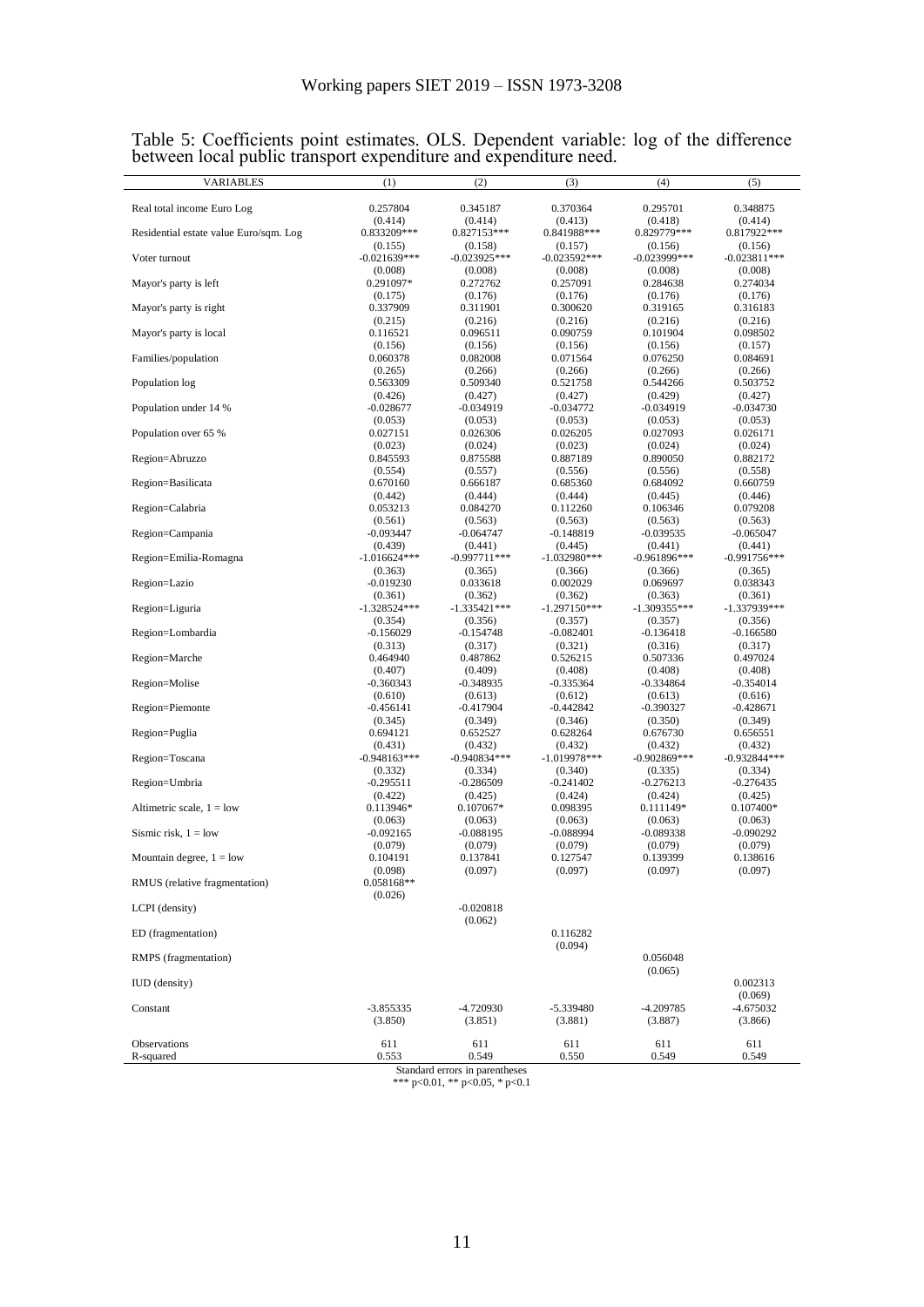| VARIABLES                              | (1)                       | (2)                       | (3)                       | (4)                       | (5)                       |
|----------------------------------------|---------------------------|---------------------------|---------------------------|---------------------------|---------------------------|
| Real total income Euro Log             | 0.314018***               | 0.329665***               | 0.332609***               | 0.321074***               | 0.327058***               |
| Residential estate value Euro/sqm. Log | (0.062)<br>$0.264158***$  | (0.061)<br>0.253429***    | (0.061)<br>0.250765***    | (0.061)<br>0.252206***    | (0.061)<br>0.255310***    |
|                                        | (0.031)                   | (0.030)                   | (0.030)                   | (0.030)                   | (0.030)                   |
| Voter turnout                          | $-0.002260**$<br>(0.001)  | $-0.002318**$<br>(0.001)  | $-0.002241**$             | $-0.002269**$             | $-0.002412**$             |
| Mayor's party is left                  | 0.037323                  | 0.038790                  | (0.001)<br>0.037532       | (0.001)<br>0.039689       | (0.001)<br>0.045122       |
|                                        | (0.034)                   | (0.034)                   | (0.034)                   | (0.034)                   | (0.035)                   |
| Mayor's party is right                 | 0.048139<br>(0.033)       | 0.049563<br>(0.033)       | 0.048137<br>(0.033)       | 0.048850<br>(0.033)       | 0.054690<br>(0.034)       |
| Mayor's party is local                 | $-0.007309$               | $-0.007637$               | $-0.008139$               | $-0.007773$               | $-0.009043$               |
| Families/population                    | (0.020)<br>0.010883       | (0.020)<br>0.010701       | (0.020)<br>0.011562       | (0.020)<br>0.009940       | (0.020)<br>0.011639       |
|                                        | (0.044)                   | (0.044)                   | (0.044)                   | (0.044)                   | (0.044)                   |
| Population log                         | 0.474676***<br>(0.064)    | 0.459127***<br>(0.064)    | 0.459497***<br>(0.064)    | 0.462462***<br>(0.064)    | 0.459771***<br>(0.064)    |
| Population under 14 %                  | $-0.013695**$             | $-0.012670**$             | $-0.012646**$             | $-0.012973**$             | $-0.012820**$             |
| Population over 65 %                   | (0.006)<br>0.006866**     | (0.006)<br>0.007319**     | (0.006)<br>$0.007046**$   | (0.006)<br>$0.007408**$   | (0.006)<br>0.007929***    |
|                                        | (0.003)                   | (0.003)                   | (0.003)                   | (0.003)                   | (0.003)                   |
| Region=Abruzzo                         | $-0.193317***$<br>(0.055) | $-0.170027***$<br>(0.054) | $-0.164581***$<br>(0.055) | $-0.171068***$<br>(0.054) | $-0.167580***$<br>(0.054) |
| Region=Basilicata                      | 0.359591***               | 0.366004***               | 0.368152***               | 0.361701***               | 0.359477***               |
| Region=Calabria                        | (0.072)<br>0.098966*      | (0.073)<br>$0.110757*$    | (0.073)<br>$0.113740*$    | (0.072)<br>$0.105200*$    | (0.072)<br>$0.104555*$    |
|                                        | (0.059)                   | (0.059)                   | (0.060)                   | (0.059)                   | (0.059)                   |
| Region=Campania                        | 0.078205                  | 0.092716*                 | 0.087087                  | 0.091559*                 | 0.090614*                 |
| Region=Emilia-Romagna                  | (0.054)<br>$-0.161813***$ | (0.054)<br>$-0.162241***$ | (0.054)<br>$-0.162236***$ | (0.054)<br>$-0.160197***$ | (0.054)<br>$-0.162223***$ |
|                                        | (0.050)                   | (0.051)                   | (0.051)                   | (0.051)                   | (0.051)                   |
| Region=Lazio                           | $-0.020107$<br>(0.054)    | -0.015996<br>(0.054)      | $-0.014223$<br>(0.054)    | -0.011724<br>(0.054)      | $-0.007814$<br>(0.054)    |
| Region=Liguria                         | $-0.063525$               | $-0.059539$               | $-0.050210$               | $-0.059746$               | $-0.061193$               |
| Region=Lombardia                       | (0.062)<br>$-0.313037***$ | (0.062)<br>$-0.305829***$ | (0.063)<br>$-0.301139***$ | (0.062)<br>$-0.313710***$ | (0.062)<br>$-0.308874***$ |
|                                        | (0.037)                   | (0.038)                   | (0.040)                   | (0.037)                   | (0.037)                   |
| Region=Marche                          | $-0.116905**$<br>(0.057)  | $-0.114476**$<br>(0.057)  | $-0.107995*$<br>(0.057)   | $-0.116147**$<br>(0.057)  | $-0.112126**$<br>(0.057)  |
| Region=Molise                          | $-0.129519*$              | -0.120034*                | $-0.116272$               | $-0.124046*$              | $-0.120099*$              |
| Region=Piemonte                        | (0.072)<br>$-0.239025***$ | (0.072)<br>$-0.237909***$ | (0.073)<br>$-0.238810***$ | (0.072)<br>$-0.237180***$ | (0.072)<br>$-0.233967***$ |
|                                        | (0.042)                   | (0.042)                   | (0.042)                   | (0.042)                   | (0.042)                   |
| Region=Puglia                          | $-0.030804$<br>(0.058)    | $-0.021664$<br>(0.058)    | $-0.020666$<br>(0.059)    | $-0.023144$<br>(0.058)    | $-0.023173$<br>(0.058)    |
| Region=Toscana                         | $-0.103747*$              | $-0.103820*$              | $-0.101993*$              | $-0.098032*$              | $-0.102702*$              |
| Region=Umbria                          | (0.056)<br>0.041798       | (0.056)<br>0.043043       | (0.056)<br>0.049874       | (0.056)<br>0.039363       | (0.056)<br>0.039974       |
|                                        | (0.079)                   | (0.079)                   | (0.079)                   | (0.079)                   | (0.079)                   |
| Altimetric scale, $1 =$ low            | 0.034655***               | 0.035140***               | 0.034122***               | 0.035786***               | 0.033964***               |
| Sismic risk, $1 =$ low                 | (0.009)<br>0.033398**     | (0.009)<br>$0.031769**$   | (0.009)<br>0.031527**     | (0.009)<br>0.032279**     | (0.009)<br>$0.032363**$   |
|                                        | (0.013)                   | (0.013)                   | (0.013)                   | (0.013)                   | (0.013)                   |
| Mountain degree, $1 =$ low             | 0.044677***<br>(0.014)    | 0.044558***<br>(0.014)    | 0.044102***<br>(0.014)    | 0.045350***<br>(0.014)    | $0.046064***$<br>(0.014)  |
| RMUS (relative fragmentation)          | $-0.004771$               |                           |                           |                           |                           |
| LCPI (density)                         | (0.008)                   | $-0.011854$               |                           |                           |                           |
|                                        |                           | (0.009)                   |                           |                           |                           |
| ED (fragmentation)                     |                           |                           | 0.010565<br>(0.013)       |                           |                           |
| RMPS (fragmentation)                   |                           |                           |                           | 0.020974**                |                           |
| <b>IUD</b> (density)                   |                           |                           |                           | (0.009)                   | $0.018041**$              |
|                                        |                           |                           |                           |                           | (0.009)                   |
| Constant                               | 0.155887<br>(0.573)       | 0.062194<br>(0.572)       | 0.030085<br>(0.576)       | 0.187866<br>(0.573)       | 0.081808<br>(0.572)       |
|                                        |                           |                           |                           |                           |                           |
| Observations<br>R-squared              | 6,127<br>0.744            | 6,138<br>0.744            | 6,138<br>0.744            | 6,138<br>0.744            | 6,138<br>0.744            |

Table 6: Coefficients point estimates. OLS. Dependent variable: log of municipal technical office expenditures.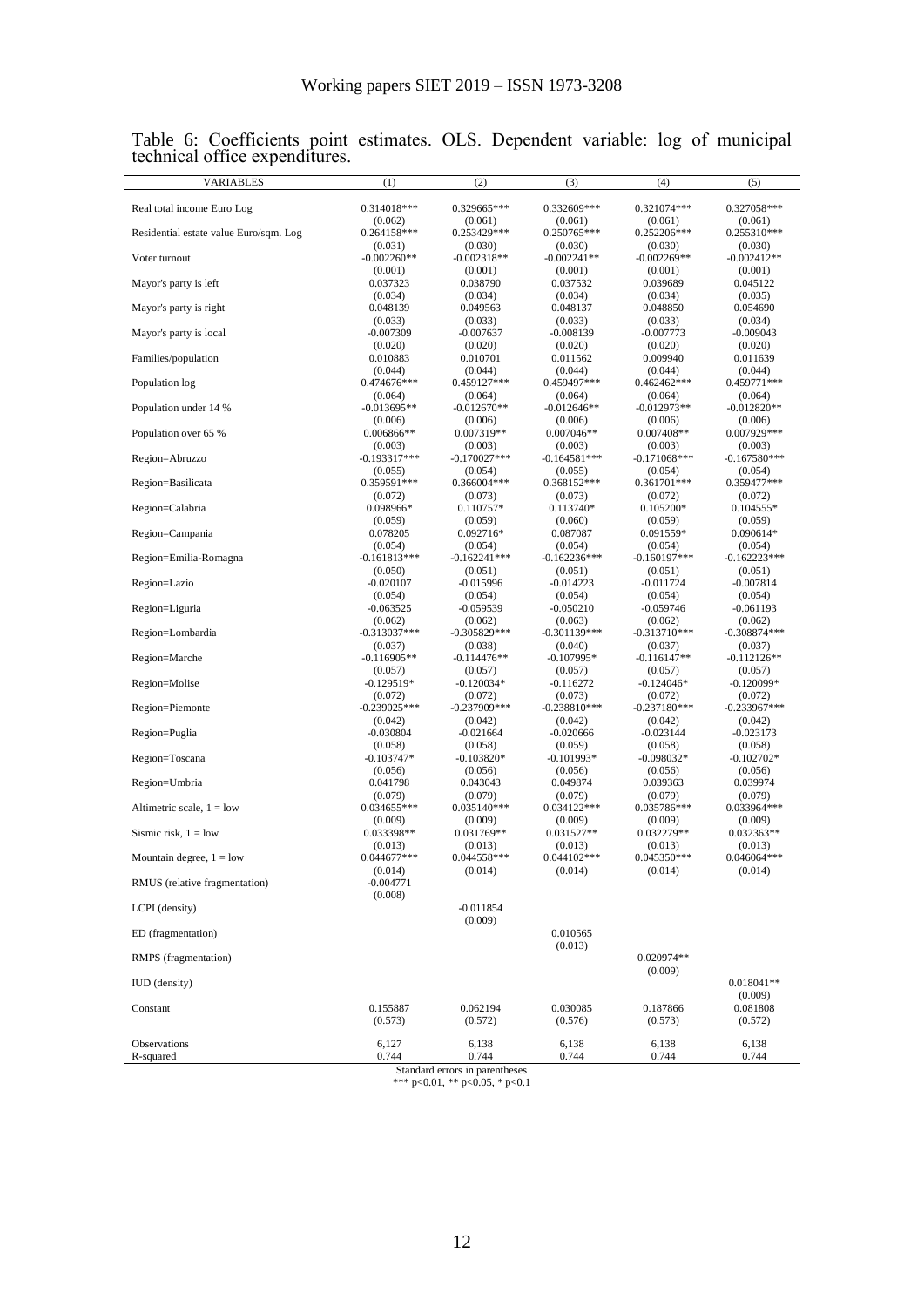| <b>VARIABLES</b>                       | (1)                        | (2)                                     | (3)                        | (4)                       | (5)                       |
|----------------------------------------|----------------------------|-----------------------------------------|----------------------------|---------------------------|---------------------------|
| Real total income Euro Log             | 0.033398***                | $0.056001***$                           | 0.058697***                | 0.051998***               | $0.060167***$             |
|                                        | (0.013)                    | (0.013)                                 | (0.013)                    | (0.013)                   | (0.013)                   |
| Residential estate value Euro/sqm. Log | 0.201307***<br>(0.007)     | 0.192579***<br>(0.007)                  | 0.190265***<br>(0.007)     | 0.190624***<br>(0.007)    | $0.184841***$<br>(0.007)  |
| Voter turnout                          | $-0.001501$ ***            | $-0.001701$ ***                         | $-0.001638***$             | $-0.001669$ ***           | $-0.001576***$            |
|                                        | (0.000)                    | (0.000)                                 | (0.000)                    | (0.000)                   | (0.000)                   |
| Mayor's party is left                  | $0.067861***$<br>(0.007)   | 0.075060***<br>(0.007)                  | 0.073939***<br>(0.007)     | $0.074762***$<br>(0.007)  | $0.066314***$<br>(0.007)  |
| Mayor's party is right                 | $0.044318***$              | 0.045817***                             | 0.044531***                | 0.045033***               | 0.039564***               |
|                                        | (0.007)                    | (0.007)                                 | (0.007)                    | (0.007)                   | (0.007)                   |
| Mayor's party is local                 | $0.008451*$                | 0.007088                                | 0.006574                   | 0.006629                  | 0.006775                  |
| Families/population                    | (0.004)<br>$0.040564***$   | (0.004)<br>0.039997***                  | (0.004)<br>0.040862***     | (0.004)<br>0.039781***    | (0.004)<br>0.039873***    |
|                                        | (0.009)                    | (0.009)                                 | (0.009)                    | (0.009)                   | (0.009)                   |
| Population log                         | 0.765370***                | 0.741853***                             | $0.742116***$              | 0.743275***               | 0.739850***               |
| Population under 14 %                  | (0.013)<br>$-0.015778***$  | (0.013)<br>$-0.015159***$               | (0.014)<br>$-0.015130***$  | (0.014)<br>$-0.015425***$ | (0.013)<br>$-0.015454***$ |
|                                        | (0.001)                    | (0.001)                                 | (0.001)                    | (0.001)                   | (0.001)                   |
| Population over 65 %                   | 0.002854***                | $0.002874***$                           | 0.002629***                | $0.002836***$             | $0.002039***$             |
| Region=Abruzzo                         | (0.001)<br>$-0.049590***$  | (0.001)<br>$-0.031503***$               | (0.001)<br>$-0.026548**$   | (0.001)<br>$-0.032460***$ | (0.001)<br>$-0.035127***$ |
|                                        | (0.012)                    | (0.012)                                 | (0.012)                    | (0.012)                   | (0.012)                   |
| Region=Basilicata                      | $-0.058947***$             | $-0.052474***$                          | $-0.050425***$             | $-0.056810***$            | $-0.056683***$            |
|                                        | (0.015)                    | (0.016)                                 | (0.016)<br>0.033548***     | (0.016)                   | (0.016)                   |
| Region=Calabria                        | 0.017807<br>(0.013)        | $0.030816**$<br>(0.013)                 | (0.013)                    | $0.025674**$<br>(0.013)   | 0.025593**<br>(0.013)     |
| Region=Campania                        | $-0.075641***$             | $-0.059720***$                          | $-0.064681***$             | $-0.062064***$            | $-0.066040***$            |
|                                        | (0.011)                    | (0.012)                                 | (0.012)                    | (0.012)                   | (0.012)                   |
| Region=Emilia-Romagna                  | $-0.049221$ ***<br>(0.011) | $-0.050528***$<br>(0.011)               | $-0.050515***$<br>(0.011)  | $-0.048947***$<br>(0.011) | $-0.048065***$<br>(0.011) |
| Region=Lazio                           | 0.026219**                 | 0.033260***                             | 0.034874***                | 0.035062***               | 0.025073**                |
|                                        | (0.011)                    | (0.012)                                 | (0.012)                    | (0.012)                   | (0.012)                   |
| Region=Liguria                         | $-0.013682$<br>(0.013)     | $-0.009262$<br>(0.013)                  | $-0.000892$<br>(0.014)     | $-0.009727$<br>(0.013)    | $-0.009469$<br>(0.013)    |
| Region=Lombardia                       | $-0.003118$                | 0.002787                                | 0.007099                   | $-0.004395$               | $-0.008937$               |
|                                        | (0.008)                    | (0.008)                                 | (0.009)                    | (0.008)                   | (0.008)                   |
| Region=Marche                          | $-0.085088***$<br>(0.012)  | $-0.082419***$<br>(0.012)               | $-0.076566$ ***<br>(0.012) | $-0.082653***$<br>(0.012) | $-0.081689***$<br>(0.012) |
| Region=Molise                          | $-0.076639***$             | $-0.066731***$                          | $-0.063255***$             | $-0.071082***$            | $-0.076511***$            |
|                                        | (0.015)                    | (0.015)                                 | (0.016)                    | (0.015)                   | (0.015)                   |
| Region=Piemonte                        | $-0.001295$                | 0.000182                                | $-0.000607$                | $-0.000978$               | $-0.010163$               |
| Region=Puglia                          | (0.009)<br>0.038349***     | (0.009)<br>$0.051060***$                | (0.009)<br>0.052081***     | (0.009)<br>0.048463***    | (0.009)<br>0.043773***    |
|                                        | (0.012)                    | (0.013)                                 | (0.013)                    | (0.012)                   | (0.012)                   |
| Region=Toscana                         | $-0.066302***$             | $-0.067547***$                          | $-0.065961***$             | $-0.062734***$            | $-0.059848***$            |
| Region=Umbria                          | (0.012)<br>$-0.058770***$  | (0.012)<br>$-0.056744***$               | (0.012)<br>$-0.050524***$  | (0.012)<br>$-0.058225***$ | (0.012)<br>-0.052536***   |
|                                        | (0.017)                    | (0.017)                                 | (0.017)                    | (0.017)                   | (0.017)                   |
| Altimetric scale, $1 =$ low            | $0.018300***$              | 0.018546***                             | 0.017622***                | 0.018901***               | 0.019598***               |
| Sismic risk, $1 =$ low                 | (0.002)<br>0.033506***     | (0.002)<br>0.032576***                  | (0.002)<br>0.032344***     | (0.002)<br>0.032800***    | (0.002)<br>0.032098***    |
|                                        | (0.003)                    | (0.003)                                 | (0.003)                    | (0.003)                   | (0.003)                   |
| Mountain degree, $1 =$ low             | $0.021442***$              | 0.021678***                             | 0.021259***                | 0.022196***               | 0.020932***               |
| RMUS (relative fragmentation)          | (0.003)<br>$0.017577***$   | (0.003)                                 | (0.003)                    | (0.003)                   | (0.003)                   |
|                                        | (0.002)                    |                                         |                            |                           |                           |
| LCPI (density)                         |                            | $-0.010522***$                          |                            |                           |                           |
| ED (fragmentation)                     |                            | (0.002)                                 | 0.009522***                |                           |                           |
|                                        |                            |                                         | (0.003)                    |                           |                           |
| RMPS (fragmentation)                   |                            |                                         |                            | $0.010685***$             |                           |
| <b>IUD</b> (density)                   |                            |                                         |                            | (0.002)                   | $-0.015187***$            |
|                                        |                            |                                         |                            |                           | (0.002)                   |
| Constant                               | 3.280685***                | 3.139996***                             | 3.110596***                | 3.213167***               | 3.159019***               |
|                                        | (0.120)                    | (0.121)                                 | (0.122)                    | (0.122)                   | (0.121)                   |
| Observations                           | 6,181                      | 6,192                                   | 6,192                      | 6,192                     | 6,192                     |
| R-squared                              | 0.984                      | 0.984<br>Standard errors in parentheses | 0.984                      | 0.984                     | 0.984                     |

Table 7: Coefficients point estimates. OLS. Dependent variable: log of municipal technical office expenditure need.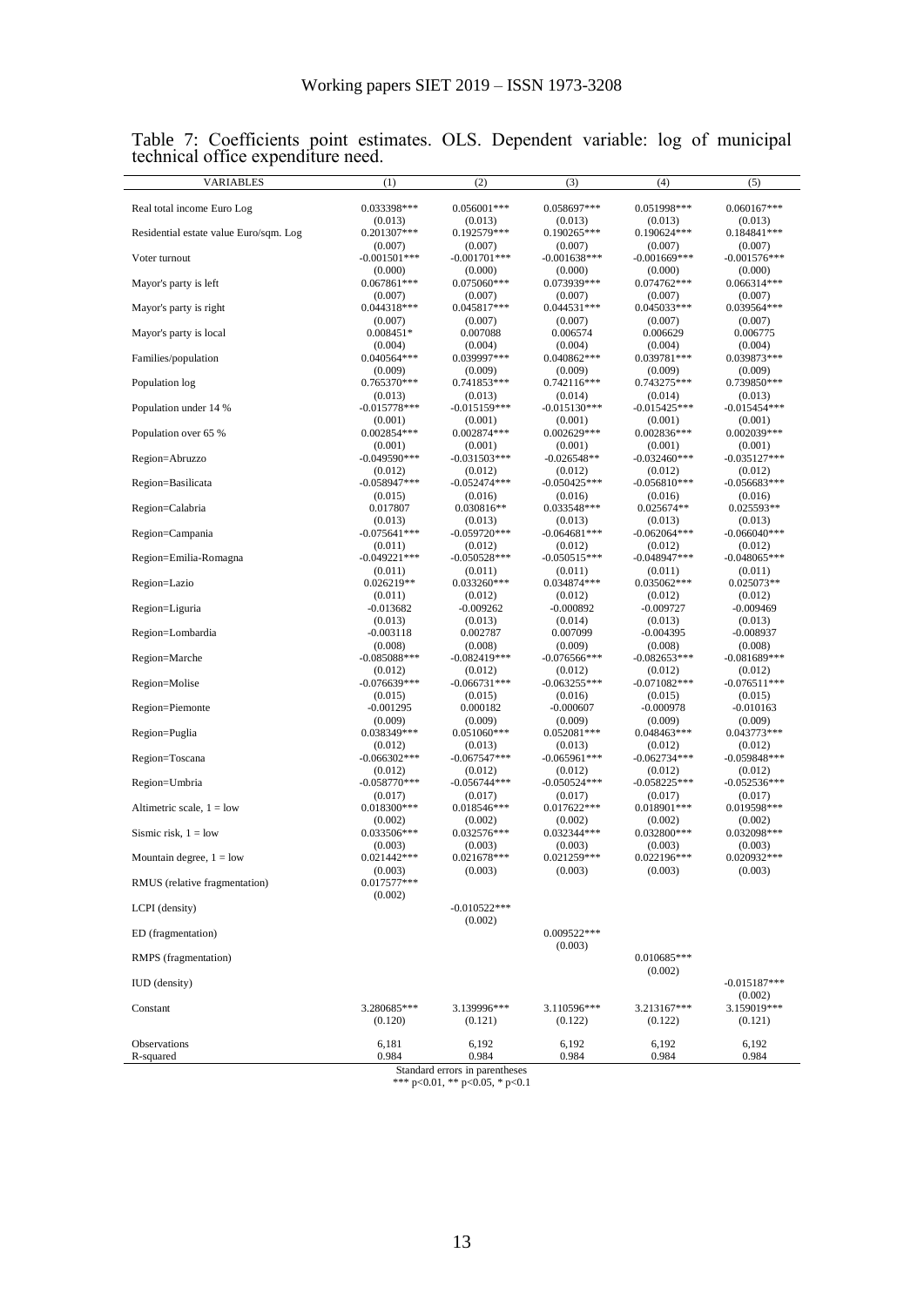|  | Table 8: Coefficients point estimates. OLS. Dependent variable: log of the difference |  |  |  |
|--|---------------------------------------------------------------------------------------|--|--|--|
|  | between municipal technical office expenditure and expenditure need.                  |  |  |  |

| л.<br>VARIABLES                        | (1)                        | (2)                    | (3)                    | (4)                    | (5)                    |
|----------------------------------------|----------------------------|------------------------|------------------------|------------------------|------------------------|
| Real total income Euro Log             | 0.257075                   | 0.330016*              | 0.339356*              | 0.335282*              | 0.335482*              |
|                                        | (0.184)                    | (0.181)                | (0.181)                | (0.182)                | (0.181)                |
| Residential estate value Euro/sqm. Log | 0.514104***                | 0.485662***            | 0.479808***            | 0.476114***            | 0.473080***            |
|                                        | (0.087)                    | (0.085)                | (0.085)                | (0.085)                | (0.085)                |
| Voter turnout                          | $-0.000958$                | $-0.001693$            | $-0.001500$            | -0.001592              | $-0.001450$            |
|                                        | (0.003)                    | (0.003)                | (0.003)                | (0.003)                | (0.003)                |
| Mayor's party is left                  | 0.123944<br>(0.098)        | 0.140102               | 0.137892               | 0.135626               | 0.127422               |
| Mayor's party is right                 | $-0.004426$                | (0.098)<br>$-0.003926$ | (0.098)<br>$-0.007880$ | (0.098)<br>-0.004657   | (0.099)<br>-0.012186   |
|                                        | (0.100)                    | (0.100)                | (0.100)                | (0.100)                | (0.101)                |
| Mayor's party is local                 | $-0.079916$                | $-0.085790$            | $-0.087042$            | $-0.087069$            | -0.086945              |
|                                        | (0.060)                    | (0.060)                | (0.060)                | (0.060)                | (0.060)                |
| Families/population                    | $-0.080995$                | $-0.085858$            | -0.083915              | $-0.082650$            | $-0.082404$            |
|                                        | (0.159)                    | (0.158)                | (0.158)                | (0.158)                | (0.158)                |
| Population log                         | 0.368317*                  | 0.294946               | 0.297765               | 0.291588               | 0.293159               |
|                                        | (0.191)                    | (0.189)                | (0.189)                | (0.189)                | (0.189)                |
| Population under 14 %                  | $-0.047701$ ***<br>(0.018) | -0.045195**<br>(0.018) | -0.044490**<br>(0.018) | -0.045436**<br>(0.018) | -0.045618**<br>(0.018) |
| Population over 65 %                   | 0.005050                   | 0.005764               | 0.005238               | 0.005415               | 0.004562               |
|                                        | (0.009)                    | (0.009)                | (0.009)                | (0.009)                | (0.009)                |
| Region=Abruzzo                         | $-0.200807$                | $-0.133055$            | $-0.108401$            | -0.130863              | $-0.134102$            |
|                                        | (0.165)                    | (0.161)                | (0.163)                | (0.161)                | (0.161)                |
| Region=Basilicata                      | 0.435282**                 | 0.450280**             | 0.464679**             | 0.437331**             | $0.440343**$           |
|                                        | (0.181)                    | (0.181)                | (0.183)                | (0.181)                | (0.181)                |
| Region=Calabria                        | 0.126110                   | 0.162576               | 0.181467               | 0.148211               | 0.149557               |
| Region=Campania                        | (0.170)                    | (0.171)                | (0.174)                | (0.170)                | (0.170)                |
|                                        | 0.150258<br>(0.153)        | 0.194823<br>(0.152)    | 0.179552<br>(0.152)    | 0.185148<br>(0.152)    | 0.186233<br>(0.152)    |
| Region=Emilia-Romagna                  | $-0.135449$                | -0.143726              | -0.149396              | -0.139859              | -0.138233              |
|                                        | (0.146)                    | (0.146)                | (0.146)                | (0.146)                | (0.146)                |
| Region=Lazio                           | $-0.096368$                | $-0.069623$            | -0.062589              | -0.073247              | -0.085987              |
|                                        | (0.155)                    | (0.155)                | (0.155)                | (0.155)                | (0.156)                |
| Region=Liguria                         | $-0.112675$                | -0.109097              | $-0.074062$            | $-0.106458$            | -0.099856              |
|                                        | (0.174)                    | (0.174)                | (0.177)                | (0.174)                | (0.174)                |
| Region=Lombardia                       | $-0.358424***$             | $-0.347568***$         | -0.319294***           | -0.363879***           | $-0.368039***$         |
| Region=Marche                          | (0.110)<br>$-0.054733$     | (0.112)<br>$-0.047726$ | (0.119)<br>$-0.024005$ | (0.110)<br>$-0.043923$ | (0.110)<br>-0.047939   |
|                                        | (0.167)                    | (0.167)                | (0.168)                | (0.167)                | (0.167)                |
| Region=Molise                          | $-0.291190$                | $-0.264606$            | $-0.247079$            | -0.277846              | -0.281946              |
|                                        | (0.219)                    | (0.219)                | (0.221)                | (0.219)                | (0.219)                |
| Region=Piemonte                        | $-0.166197$                | $-0.168492$            | $-0.164738$            | $-0.175141$            | -0.180539              |
|                                        | (0.124)                    | (0.124)                | (0.124)                | (0.124)                | (0.124)                |
| Region=Puglia                          | $-0.186120$                | $-0.143543$            | -0.133671              | -0.158611              | $-0.159431$            |
|                                        | (0.178)                    | (0.178)                | (0.179)                | (0.177)                | (0.177)                |
| Region=Toscana                         | 0.016059                   | 0.005908               | 0.004283               | 0.018960               | 0.021388               |
| Region=Umbria                          | (0.156)<br>$-0.196737$     | (0.156)<br>$-0.194109$ | (0.156)<br>-0.173934   | (0.155)<br>-0.190162   | (0.155)<br>-0.187887   |
|                                        | (0.200)                    | (0.200)                | (0.201)                | (0.200)                | (0.200)                |
| Altimetric scale, $1 =$ low            | -0.009139                  | $-0.009474$            | $-0.012719$            | -0.009439              | -0.007160              |
|                                        | (0.026)                    | (0.026)                | (0.026)                | (0.026)                | (0.026)                |
| Sismic risk, $1 =$ low                 | 0.028697                   | 0.025209               | 0.024761               | 0.025435               | 0.025467               |
|                                        | (0.039)                    | (0.039)                | (0.039)                | (0.039)                | (0.039)                |
| Mountain degree, $1 =$ low             | 0.101499**                 | $0.105188**$           | $0.102158**$           | 0.105320**             | $0.103052**$           |
|                                        | (0.042)                    | (0.042)                | (0.042)                | (0.042)                | (0.042)                |
| RMUS (relative fragmentation)          | 0.031388                   |                        |                        |                        |                        |
|                                        | (0.020)                    |                        |                        |                        |                        |
| LCPI (density)                         |                            | $-0.025253$<br>(0.026) |                        |                        |                        |
|                                        |                            |                        | 0.037668               |                        |                        |
| ED (fragmentation)                     |                            |                        | (0.038)                |                        |                        |
| RMPS (fragmentation)                   |                            |                        |                        | $-0.005266$            |                        |
|                                        |                            |                        |                        | (0.027)                |                        |
| <b>IUD</b> (density)                   |                            |                        |                        |                        | $-0.022003$            |
|                                        |                            |                        |                        |                        | (0.026)                |
| Constant                               | $-0.370988$                | $-0.852060$            | $-1.000252$            | $-0.840302$            | $-0.821618$            |
|                                        | (1.692)                    | (1.684)                | (1.694)                | (1.690)                | (1.683)                |
|                                        |                            |                        | 2,680                  | 2,680                  | 2,680                  |
| Observations                           | 2,673                      | 2,680                  |                        |                        |                        |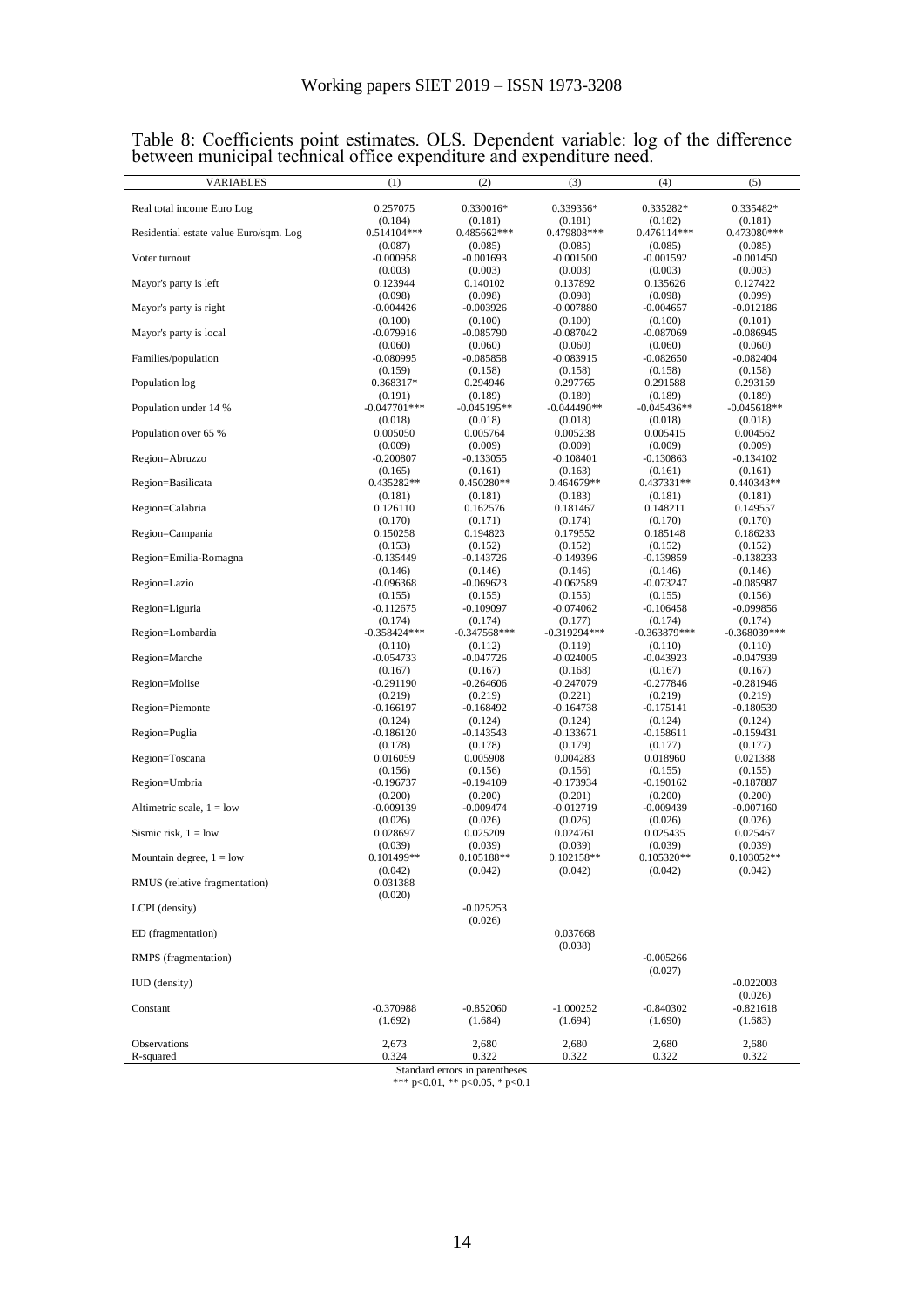| <b>VARIABLES</b>                       | (1)                       | (2)                            | (3)                       | (4)                       | (5)                       |
|----------------------------------------|---------------------------|--------------------------------|---------------------------|---------------------------|---------------------------|
| Real total income Euro Log             | $0.156061***$             | $0.169247***$                  | $0.181744***$             | 0.158257***               | 0.171992***               |
|                                        | (0.042)                   | (0.042)                        | (0.042)                   | (0.042)                   | (0.042)                   |
| Residential estate value Euro/sqm. Log | 0.228432***               | 0.236454***                    | 0.227087***               | 0.226562***               | 0.223868***               |
|                                        | (0.021)                   | (0.021)                        | (0.021)                   | (0.021)                   | (0.021)                   |
| Voter turnout                          | $-0.001066$               | $-0.001346*$                   | $-0.001041$               | $-0.001216*$              | $-0.001262*$              |
|                                        | (0.001)                   | (0.001)                        | (0.001)                   | (0.001)                   | (0.001)                   |
| Mayor's party is left                  | $-0.009995$               | 0.003498                       | $-0.000831$               | 0.000414                  | $-0.002792$               |
|                                        | (0.024)                   | (0.024)                        | (0.024)                   | (0.024)                   | (0.024)                   |
| Mayor's party is right                 | 0.031041                  | 0.035198                       | 0.029679                  | 0.031746                  | 0.032074                  |
|                                        | (0.023)                   | (0.023)                        | (0.023)                   | (0.023)                   | (0.023)                   |
| Mayor's party is local                 | 0.015049                  | 0.016469                       | 0.014568                  | 0.014062                  | 0.012906                  |
|                                        | (0.014)                   | (0.014)                        | (0.014)                   | (0.014)                   | (0.014)                   |
| Families/population                    | 0.083582***               | $0.081578***$                  | $0.085522***$             | 0.081192***               | $0.082903***$             |
|                                        | (0.031)<br>0.639115***    | (0.030)                        | (0.030)                   | (0.031)<br>0.627772***    | (0.031)<br>0.622098***    |
| Population log                         |                           | $0.624216***$                  | 0.626245***               |                           |                           |
| Population under 14 %                  | (0.044)<br>$-0.033513***$ | (0.043)<br>$-0.032131***$      | (0.044)<br>$-0.031837***$ | (0.044)<br>$-0.033313***$ | (0.044)<br>$-0.033250***$ |
|                                        | (0.004)                   | (0.004)                        | (0.004)                   | (0.004)                   | (0.004)                   |
| Population over 65 %                   | $0.011871***$             | $0.012684***$                  | $0.011583***$             | 0.012304***               | 0.011949***               |
|                                        | (0.002)                   | (0.002)                        | (0.002)                   | (0.002)                   | (0.002)                   |
| Region=Abruzzo                         | $-0.032213$               | $-0.022035$                    | 0.002660                  | $-0.026382$               | $-0.025672$               |
|                                        | (0.038)                   | (0.038)                        | (0.038)                   | (0.038)                   | (0.038)                   |
| Region=Basilicata                      | $-0.197639***$            | $-0.174693***$                 | $-0.161562***$            | $-0.194399$ ***           | $-0.196668***$            |
|                                        | (0.050)                   | (0.050)                        | (0.051)                   | (0.050)                   | (0.050)                   |
| Region=Calabria                        | $-0.083435**$             | $-0.054340$                    | $-0.037527$               | $-0.077083*$              | $-0.078090*$              |
|                                        | (0.041)                   | (0.041)                        | (0.042)                   | (0.041)                   | (0.041)                   |
| Region=Campania                        | $-0.187662***$            | $-0.161182***$                 | $-0.183680***$            | $-0.174236***$            | $-0.179547***$            |
|                                        | (0.037)                   | (0.037)                        | (0.037)                   | (0.037)                   | (0.037)                   |
| Region=Emilia-Romagna                  | 0.049643                  | 0.042561                       | 0.041601                  | 0.049021                  | 0.048179                  |
|                                        | (0.035)                   | (0.035)                        | (0.035)                   | (0.035)                   | (0.035)                   |
| Region=Lazio                           | $-0.326206***$            | $-0.317341***$                 | $-0.309101$ ***           | $-0.313367***$            | $-0.320098***$            |
|                                        | (0.037)                   | (0.037)                        | (0.037)                   | (0.037)                   | (0.037)                   |
| Region=Liguria                         | $-0.146947$ ***           | $-0.143302***$                 | $-0.101055**$             | $-0.145377$ ***           | $-0.146119***$            |
| Region=Lombardia                       | (0.043)<br>$-0.118198***$ | (0.043)<br>$-0.087116***$      | (0.044)<br>$-0.060964**$  | (0.043)<br>$-0.118442***$ | (0.043)<br>$-0.118489***$ |
|                                        | (0.026)                   | (0.026)                        | (0.028)                   | (0.026)                   | (0.026)                   |
| Region=Marche                          | 0.057312                  | 0.053233                       | $0.081156**$              | 0.054270                  | 0.059207                  |
|                                        | (0.040)                   | (0.039)                        | (0.040)                   | (0.040)                   | (0.040)                   |
| Region=Molise                          | $-0.369471$ ***           | $-0.343888***$                 | $-0.323563***$            | $-0.364043***$            | $-0.365976***$            |
|                                        | (0.049)                   | (0.049)                        | (0.050)                   | (0.049)                   | (0.050)                   |
| Region=Piemonte                        | $-0.037511$               | $-0.023499$                    | $-0.025163$               | -0.031787                 | $-0.038046$               |
|                                        | (0.029)                   | (0.029)                        | (0.029)                   | (0.029)                   | (0.029)                   |
| Region=Puglia                          | $-0.076754*$              | $-0.050903$                    | $-0.043223$               | -0.064701                 | $-0.069734*$              |
|                                        | (0.040)                   | (0.040)                        | (0.041)                   | (0.040)                   | (0.040)                   |
| Region=Toscana                         | $-0.194108$ ***           | $-0.213168***$                 | $-0.208253***$            | $-0.192950***$            | $-0.194628***$            |
|                                        | (0.039)                   | (0.039)                        | (0.039)                   | (0.039)                   | (0.039)                   |
| Region=Umbria                          | $-0.064397$               | $-0.066451$                    | $-0.036376$               | $-0.069901$               | $-0.063447$               |
|                                        | (0.055)                   | (0.054)                        | (0.055)                   | (0.054)                   | (0.055)                   |
| Altimetric scale, $1 =$ low            | $0.057687***$<br>(0.006)  | 0.057444***<br>(0.006)         | $0.052810***$<br>(0.006)  | 0.058529***<br>(0.006)    | $0.057530***$<br>(0.006)  |
|                                        |                           |                                |                           |                           |                           |
| Sismic risk, $1 =$ low                 | 0.013583<br>(0.009)       | 0.013445<br>(0.009)            | 0.012347<br>(0.009)       | 0.014111<br>(0.009)       | 0.013422<br>(0.009)       |
| Mountain degree, $1 =$ low             | 0.053354***               | 0.052332***                    | 0.050104***               | 0.054312***               | 0.053709***               |
|                                        | (0.010)                   | (0.010)                        | (0.010)                   | (0.010)                   | (0.010)                   |
| RMUS (relative fragmentation)          | $0.022106***$             |                                |                           |                           |                           |
|                                        | (0.006)                   |                                |                           |                           |                           |
| LCPI (density)                         |                           | $-0.045452***$                 |                           |                           |                           |
|                                        |                           | (0.006)                        |                           |                           |                           |
| ED (fragmentation)                     |                           |                                | $0.047368***$             |                           |                           |
|                                        |                           |                                | (0.009)                   |                           |                           |
| RMPS (fragmentation)                   |                           |                                |                           | 0.031797***               |                           |
|                                        |                           |                                |                           | (0.006)                   |                           |
| <b>IUD</b> (density)                   |                           |                                |                           |                           | 0.002185                  |
|                                        |                           |                                |                           |                           | (0.006)                   |
| Constant                               | 2.774237***               | 2.579515***                    | 2.422706***               | 2.827904***               | 2.674022***               |
|                                        | (0.393)                   | (0.390)                        | (0.394)                   | (0.392)                   | (0.392)                   |
| Observations                           | 6,166                     |                                |                           |                           |                           |
| R-squared                              | 0.838                     | 6,177<br>0.839                 | 6,177<br>0.839            | 6,177<br>0.839            | 6,177<br>0.838            |
|                                        |                           | Standard errors in parentheses |                           |                           |                           |

Table 9: Coefficients point estimates. OLS. Dependent variable: log of traffic management expenditures.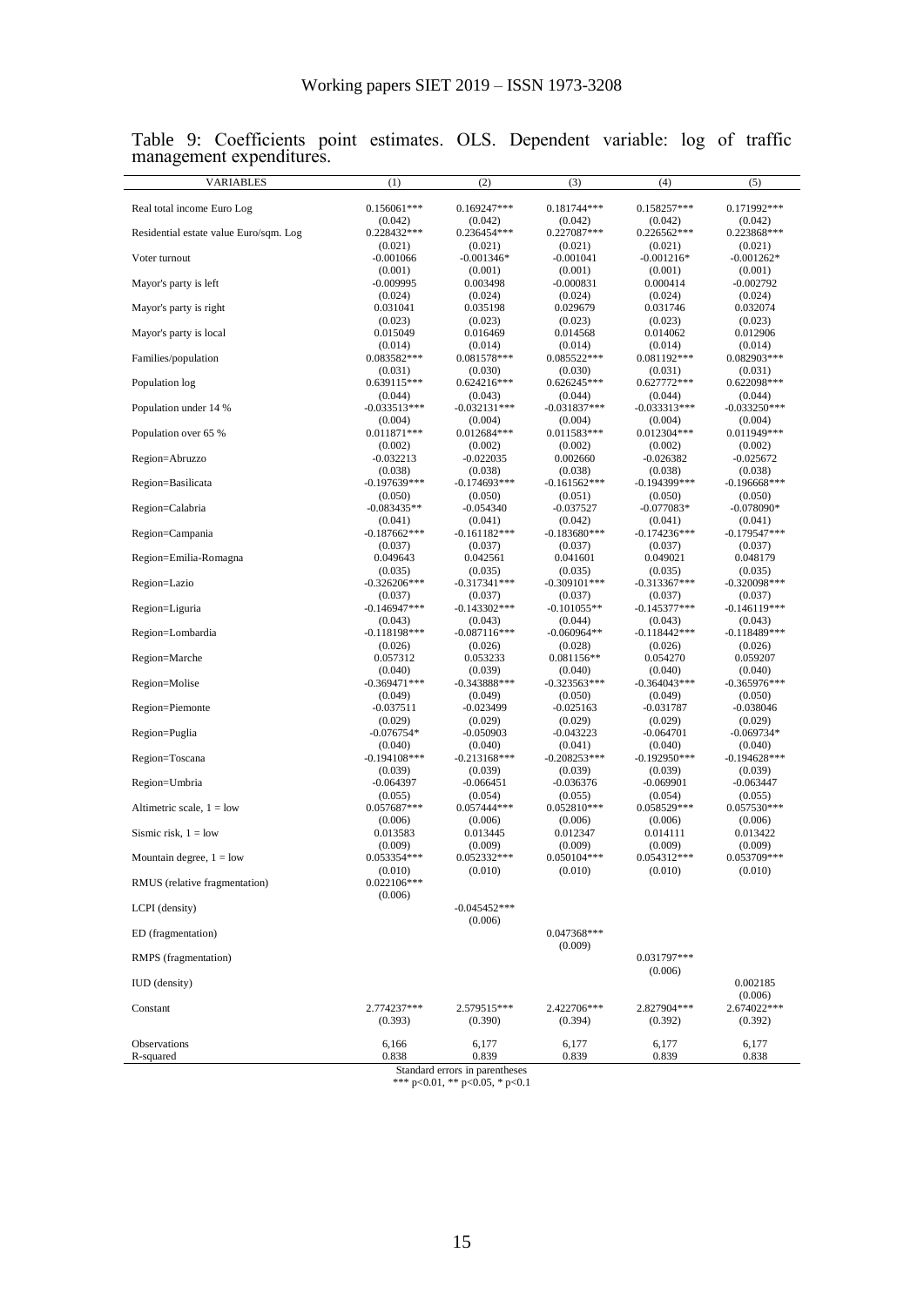| $0.101072***$<br>0.118407***<br>0.096093***<br>Real total income Euro Log<br>$0.102505***$<br>$0.112652***$<br>(0.024)<br>(0.023)<br>(0.023)<br>(0.023)<br>(0.023)<br>Residential estate value Euro/sqm. Log<br>0.198348***<br>0.205227***<br>0.198614***<br>0.195647***<br>0.183539***<br>(0.012)<br>(0.012)<br>(0.012)<br>(0.012)<br>(0.012)<br>Voter turnout<br>$-0.002898***$<br>$-0.002986***$<br>$-0.002623***$<br>$-0.002882***$<br>$-0.002683***$<br>(0.000)<br>(0.000)<br>(0.000)<br>(0.000)<br>(0.000)<br>0.087416***<br>0.093087***<br>0.090493***<br>0.089323***<br>$0.071591***$<br>Mayor's party is left<br>(0.013)<br>(0.013)<br>(0.013)<br>(0.013)<br>(0.013)<br>0.088959***<br>0.077351***<br>0.088797***<br>0.092245***<br>0.086327***<br>Mayor's party is right<br>(0.013)<br>(0.013)<br>(0.013)<br>(0.013)<br>(0.013)<br>Mayor's party is local<br>0.020585***<br>0.022895***<br>$0.021822***$<br>$0.020462***$<br>0.020834***<br>(0.008)<br>(0.008)<br>(0.008)<br>(0.008)<br>(0.008)<br>0.058709***<br>0.056869***<br>$0.061679***$<br>0.057087***<br>$0.057186***$<br>Families/population<br>(0.017)<br>(0.017)<br>(0.017)<br>(0.017)<br>(0.017)<br>0.724844***<br>0.724572***<br>0.722793***<br>0.726109***<br>$0.717623***$<br>Population log<br>(0.025)<br>(0.024)<br>(0.024)<br>(0.024)<br>(0.024)<br>$-0.027682***$<br>Population under 14 %<br>$-0.027903$ ***<br>$-0.026623***$<br>$-0.025702***$<br>$-0.027618***$<br>(0.002)<br>(0.002)<br>(0.002)<br>(0.002)<br>(0.002)<br>Population over 65 %<br>$0.007752***$<br>0.008522***<br>$0.007425***$<br>0.008096***<br>$0.006427***$<br>(0.001)<br>(0.001)<br>(0.001)<br>(0.001)<br>(0.001)<br>Region=Abruzzo<br>0.016200<br>0.028313<br>0.063992***<br>0.024866<br>0.019171<br>(0.021)<br>(0.021)<br>(0.021)<br>(0.021)<br>(0.021)<br>Region=Basilicata<br>0.198894***<br>0.218293***<br>0.246684***<br>0.200352***<br>0.200748***<br>(0.028)<br>(0.028)<br>(0.028)<br>(0.028)<br>(0.028)<br>Region=Calabria<br>$-0.047503**$<br>$-0.025102$<br>0.009055<br>$-0.045384**$<br>$-0.045497**$<br>(0.023)<br>(0.023)<br>(0.023)<br>(0.023)<br>(0.023)<br>$-0.123209$ ***<br>$-0.104251***$<br>$-0.125310***$<br>$-0.116729***$<br>$-0.124864***$<br>Region=Campania<br>(0.021)<br>(0.021)<br>(0.021)<br>(0.021)<br>(0.021)<br>0.032322*<br>0.027866<br>0.035408*<br>Region=Emilia-Romagna<br>0.024028<br>0.033493*<br>(0.020)<br>(0.019)<br>(0.019)<br>(0.020)<br>(0.019)<br>$-0.064309$ ***<br>$-0.060295***$<br>$-0.047086**$<br>$-0.058312***$<br>$-0.079111***$<br>Region=Lazio<br>(0.021)<br>(0.021)<br>(0.021)<br>(0.021)<br>(0.021)<br>Region=Liguria<br>$-0.205356***$<br>$-0.201289***$<br>-0.143191***<br>$-0.203456***$<br>$-0.202871***$<br>(0.024)<br>(0.024)<br>(0.024)<br>(0.024)<br>(0.024)<br>$-0.154422***$<br>$-0.126523***$<br>$-0.154364***$<br>$-0.163991***$<br>Region=Lombardia<br>-0.076251***<br>(0.014)<br>(0.014)<br>(0.016)<br>(0.014)<br>(0.014)<br>0.031711<br>Region=Marche<br>0.031723<br>0.027792<br>$0.063010***$<br>0.029942<br>(0.022)<br>(0.022)<br>(0.022)<br>(0.022)<br>(0.022)<br>0.122934***<br>Region=Molise<br>$0.101777***$<br>$0.161331***$<br>$0.104682***$<br>0.093283***<br>(0.028)<br>(0.027)<br>(0.028)<br>(0.028)<br>(0.028)<br>Region=Piemonte<br>$-0.027782*$<br>$-0.014863$<br>$-0.009800$<br>-0.023821<br>$-0.042945***$<br>(0.016)<br>(0.016)<br>(0.016)<br>(0.016)<br>(0.016)<br>Region=Puglia<br>$-0.049017**$<br>$-0.031138$<br>-0.011498<br>$-0.044485**$<br>$-0.054146**$<br>(0.023)<br>(0.022)<br>(0.022)<br>(0.023)<br>(0.022)<br>$-0.033704$<br>$-0.048465**$<br>$-0.050510**$<br>$-0.030857$<br>$-0.024646$<br>Region=Toscana<br>(0.022)<br>(0.021)<br>(0.021)<br>(0.022)<br>(0.021)<br>Region=Umbria<br>0.104786***<br>$0.102250***$<br>0.141487***<br>0.100957***<br>$0.112656***$<br>(0.031)<br>(0.030)<br>(0.030)<br>(0.031)<br>(0.030)<br>Altimetric scale, $1 =$ low<br>0.059597***<br>0.059626***<br>$0.053246***$<br>0.060436***<br>0.061969***<br>(0.003)<br>(0.003)<br>(0.003)<br>(0.003)<br>(0.003)<br>Sismic risk, $1 =$ low<br>0.013212**<br>0.012713**<br>$0.011248**$<br>0.013098**<br>$0.011649**$<br>(0.005)<br>(0.005)<br>(0.005)<br>(0.005)<br>(0.005)<br>0.092234***<br>0.087789***<br>0.090227***<br>$0.091365***$<br>0.092871***<br>Mountain degree, $1 =$ low<br>(0.005)<br>(0.006)<br>(0.006)<br>(0.005)<br>(0.006)<br>$-0.003170$<br>RMUS (relative fragmentation)<br>(0.003)<br>$-0.040202$ ***<br>LCPI (density)<br>(0.003)<br>ED (fragmentation)<br>$0.063872***$<br>(0.005)<br>0.020892***<br>RMPS (fragmentation)<br>(0.004)<br><b>IUD</b> (density)<br>$-0.032310***$ | (0.003)<br>3.281931***<br>2.927170***<br>3.264089***<br>Constant<br>3.186927***<br>3.370417***<br>(0.220)<br>(0.218)<br>(0.218)<br>(0.217)<br>(0.219)<br>Observations<br>6,181<br>6,192<br>6,192<br>6,192<br>6,192<br>0.948<br>0.949<br>0.949<br>R-squared<br>0.949<br>0.948 | <b>VARIABLES</b> | (1) | (2) | (3) | (4) | (5) |
|-------------------------------------------------------------------------------------------------------------------------------------------------------------------------------------------------------------------------------------------------------------------------------------------------------------------------------------------------------------------------------------------------------------------------------------------------------------------------------------------------------------------------------------------------------------------------------------------------------------------------------------------------------------------------------------------------------------------------------------------------------------------------------------------------------------------------------------------------------------------------------------------------------------------------------------------------------------------------------------------------------------------------------------------------------------------------------------------------------------------------------------------------------------------------------------------------------------------------------------------------------------------------------------------------------------------------------------------------------------------------------------------------------------------------------------------------------------------------------------------------------------------------------------------------------------------------------------------------------------------------------------------------------------------------------------------------------------------------------------------------------------------------------------------------------------------------------------------------------------------------------------------------------------------------------------------------------------------------------------------------------------------------------------------------------------------------------------------------------------------------------------------------------------------------------------------------------------------------------------------------------------------------------------------------------------------------------------------------------------------------------------------------------------------------------------------------------------------------------------------------------------------------------------------------------------------------------------------------------------------------------------------------------------------------------------------------------------------------------------------------------------------------------------------------------------------------------------------------------------------------------------------------------------------------------------------------------------------------------------------------------------------------------------------------------------------------------------------------------------------------------------------------------------------------------------------------------------------------------------------------------------------------------------------------------------------------------------------------------------------------------------------------------------------------------------------------------------------------------------------------------------------------------------------------------------------------------------------------------------------------------------------------------------------------------------------------------------------------------------------------------------------------------------------------------------------------------------------------------------------------------------------------------------------------------------------------------------------------------------------------------------------------------------------------------------------------------------------------------------------------------------------------------------------------------------------------------------------------------------------------------------------------------------------------------------------------------------------------------------------------------------------------------------------------------------------------------------------------------------------------------------------------------------------------------------------------------------------------------------------------------------------------|------------------------------------------------------------------------------------------------------------------------------------------------------------------------------------------------------------------------------------------------------------------------------|------------------|-----|-----|-----|-----|-----|
|                                                                                                                                                                                                                                                                                                                                                                                                                                                                                                                                                                                                                                                                                                                                                                                                                                                                                                                                                                                                                                                                                                                                                                                                                                                                                                                                                                                                                                                                                                                                                                                                                                                                                                                                                                                                                                                                                                                                                                                                                                                                                                                                                                                                                                                                                                                                                                                                                                                                                                                                                                                                                                                                                                                                                                                                                                                                                                                                                                                                                                                                                                                                                                                                                                                                                                                                                                                                                                                                                                                                                                                                                                                                                                                                                                                                                                                                                                                                                                                                                                                                                                                                                                                                                                                                                                                                                                                                                                                                                                                                                                                                                                                 |                                                                                                                                                                                                                                                                              |                  |     |     |     |     |     |
|                                                                                                                                                                                                                                                                                                                                                                                                                                                                                                                                                                                                                                                                                                                                                                                                                                                                                                                                                                                                                                                                                                                                                                                                                                                                                                                                                                                                                                                                                                                                                                                                                                                                                                                                                                                                                                                                                                                                                                                                                                                                                                                                                                                                                                                                                                                                                                                                                                                                                                                                                                                                                                                                                                                                                                                                                                                                                                                                                                                                                                                                                                                                                                                                                                                                                                                                                                                                                                                                                                                                                                                                                                                                                                                                                                                                                                                                                                                                                                                                                                                                                                                                                                                                                                                                                                                                                                                                                                                                                                                                                                                                                                                 |                                                                                                                                                                                                                                                                              |                  |     |     |     |     |     |
|                                                                                                                                                                                                                                                                                                                                                                                                                                                                                                                                                                                                                                                                                                                                                                                                                                                                                                                                                                                                                                                                                                                                                                                                                                                                                                                                                                                                                                                                                                                                                                                                                                                                                                                                                                                                                                                                                                                                                                                                                                                                                                                                                                                                                                                                                                                                                                                                                                                                                                                                                                                                                                                                                                                                                                                                                                                                                                                                                                                                                                                                                                                                                                                                                                                                                                                                                                                                                                                                                                                                                                                                                                                                                                                                                                                                                                                                                                                                                                                                                                                                                                                                                                                                                                                                                                                                                                                                                                                                                                                                                                                                                                                 |                                                                                                                                                                                                                                                                              |                  |     |     |     |     |     |
|                                                                                                                                                                                                                                                                                                                                                                                                                                                                                                                                                                                                                                                                                                                                                                                                                                                                                                                                                                                                                                                                                                                                                                                                                                                                                                                                                                                                                                                                                                                                                                                                                                                                                                                                                                                                                                                                                                                                                                                                                                                                                                                                                                                                                                                                                                                                                                                                                                                                                                                                                                                                                                                                                                                                                                                                                                                                                                                                                                                                                                                                                                                                                                                                                                                                                                                                                                                                                                                                                                                                                                                                                                                                                                                                                                                                                                                                                                                                                                                                                                                                                                                                                                                                                                                                                                                                                                                                                                                                                                                                                                                                                                                 |                                                                                                                                                                                                                                                                              |                  |     |     |     |     |     |
|                                                                                                                                                                                                                                                                                                                                                                                                                                                                                                                                                                                                                                                                                                                                                                                                                                                                                                                                                                                                                                                                                                                                                                                                                                                                                                                                                                                                                                                                                                                                                                                                                                                                                                                                                                                                                                                                                                                                                                                                                                                                                                                                                                                                                                                                                                                                                                                                                                                                                                                                                                                                                                                                                                                                                                                                                                                                                                                                                                                                                                                                                                                                                                                                                                                                                                                                                                                                                                                                                                                                                                                                                                                                                                                                                                                                                                                                                                                                                                                                                                                                                                                                                                                                                                                                                                                                                                                                                                                                                                                                                                                                                                                 |                                                                                                                                                                                                                                                                              |                  |     |     |     |     |     |
|                                                                                                                                                                                                                                                                                                                                                                                                                                                                                                                                                                                                                                                                                                                                                                                                                                                                                                                                                                                                                                                                                                                                                                                                                                                                                                                                                                                                                                                                                                                                                                                                                                                                                                                                                                                                                                                                                                                                                                                                                                                                                                                                                                                                                                                                                                                                                                                                                                                                                                                                                                                                                                                                                                                                                                                                                                                                                                                                                                                                                                                                                                                                                                                                                                                                                                                                                                                                                                                                                                                                                                                                                                                                                                                                                                                                                                                                                                                                                                                                                                                                                                                                                                                                                                                                                                                                                                                                                                                                                                                                                                                                                                                 |                                                                                                                                                                                                                                                                              |                  |     |     |     |     |     |
|                                                                                                                                                                                                                                                                                                                                                                                                                                                                                                                                                                                                                                                                                                                                                                                                                                                                                                                                                                                                                                                                                                                                                                                                                                                                                                                                                                                                                                                                                                                                                                                                                                                                                                                                                                                                                                                                                                                                                                                                                                                                                                                                                                                                                                                                                                                                                                                                                                                                                                                                                                                                                                                                                                                                                                                                                                                                                                                                                                                                                                                                                                                                                                                                                                                                                                                                                                                                                                                                                                                                                                                                                                                                                                                                                                                                                                                                                                                                                                                                                                                                                                                                                                                                                                                                                                                                                                                                                                                                                                                                                                                                                                                 |                                                                                                                                                                                                                                                                              |                  |     |     |     |     |     |
|                                                                                                                                                                                                                                                                                                                                                                                                                                                                                                                                                                                                                                                                                                                                                                                                                                                                                                                                                                                                                                                                                                                                                                                                                                                                                                                                                                                                                                                                                                                                                                                                                                                                                                                                                                                                                                                                                                                                                                                                                                                                                                                                                                                                                                                                                                                                                                                                                                                                                                                                                                                                                                                                                                                                                                                                                                                                                                                                                                                                                                                                                                                                                                                                                                                                                                                                                                                                                                                                                                                                                                                                                                                                                                                                                                                                                                                                                                                                                                                                                                                                                                                                                                                                                                                                                                                                                                                                                                                                                                                                                                                                                                                 |                                                                                                                                                                                                                                                                              |                  |     |     |     |     |     |
|                                                                                                                                                                                                                                                                                                                                                                                                                                                                                                                                                                                                                                                                                                                                                                                                                                                                                                                                                                                                                                                                                                                                                                                                                                                                                                                                                                                                                                                                                                                                                                                                                                                                                                                                                                                                                                                                                                                                                                                                                                                                                                                                                                                                                                                                                                                                                                                                                                                                                                                                                                                                                                                                                                                                                                                                                                                                                                                                                                                                                                                                                                                                                                                                                                                                                                                                                                                                                                                                                                                                                                                                                                                                                                                                                                                                                                                                                                                                                                                                                                                                                                                                                                                                                                                                                                                                                                                                                                                                                                                                                                                                                                                 |                                                                                                                                                                                                                                                                              |                  |     |     |     |     |     |
|                                                                                                                                                                                                                                                                                                                                                                                                                                                                                                                                                                                                                                                                                                                                                                                                                                                                                                                                                                                                                                                                                                                                                                                                                                                                                                                                                                                                                                                                                                                                                                                                                                                                                                                                                                                                                                                                                                                                                                                                                                                                                                                                                                                                                                                                                                                                                                                                                                                                                                                                                                                                                                                                                                                                                                                                                                                                                                                                                                                                                                                                                                                                                                                                                                                                                                                                                                                                                                                                                                                                                                                                                                                                                                                                                                                                                                                                                                                                                                                                                                                                                                                                                                                                                                                                                                                                                                                                                                                                                                                                                                                                                                                 |                                                                                                                                                                                                                                                                              |                  |     |     |     |     |     |
|                                                                                                                                                                                                                                                                                                                                                                                                                                                                                                                                                                                                                                                                                                                                                                                                                                                                                                                                                                                                                                                                                                                                                                                                                                                                                                                                                                                                                                                                                                                                                                                                                                                                                                                                                                                                                                                                                                                                                                                                                                                                                                                                                                                                                                                                                                                                                                                                                                                                                                                                                                                                                                                                                                                                                                                                                                                                                                                                                                                                                                                                                                                                                                                                                                                                                                                                                                                                                                                                                                                                                                                                                                                                                                                                                                                                                                                                                                                                                                                                                                                                                                                                                                                                                                                                                                                                                                                                                                                                                                                                                                                                                                                 |                                                                                                                                                                                                                                                                              |                  |     |     |     |     |     |
|                                                                                                                                                                                                                                                                                                                                                                                                                                                                                                                                                                                                                                                                                                                                                                                                                                                                                                                                                                                                                                                                                                                                                                                                                                                                                                                                                                                                                                                                                                                                                                                                                                                                                                                                                                                                                                                                                                                                                                                                                                                                                                                                                                                                                                                                                                                                                                                                                                                                                                                                                                                                                                                                                                                                                                                                                                                                                                                                                                                                                                                                                                                                                                                                                                                                                                                                                                                                                                                                                                                                                                                                                                                                                                                                                                                                                                                                                                                                                                                                                                                                                                                                                                                                                                                                                                                                                                                                                                                                                                                                                                                                                                                 |                                                                                                                                                                                                                                                                              |                  |     |     |     |     |     |
|                                                                                                                                                                                                                                                                                                                                                                                                                                                                                                                                                                                                                                                                                                                                                                                                                                                                                                                                                                                                                                                                                                                                                                                                                                                                                                                                                                                                                                                                                                                                                                                                                                                                                                                                                                                                                                                                                                                                                                                                                                                                                                                                                                                                                                                                                                                                                                                                                                                                                                                                                                                                                                                                                                                                                                                                                                                                                                                                                                                                                                                                                                                                                                                                                                                                                                                                                                                                                                                                                                                                                                                                                                                                                                                                                                                                                                                                                                                                                                                                                                                                                                                                                                                                                                                                                                                                                                                                                                                                                                                                                                                                                                                 |                                                                                                                                                                                                                                                                              |                  |     |     |     |     |     |
|                                                                                                                                                                                                                                                                                                                                                                                                                                                                                                                                                                                                                                                                                                                                                                                                                                                                                                                                                                                                                                                                                                                                                                                                                                                                                                                                                                                                                                                                                                                                                                                                                                                                                                                                                                                                                                                                                                                                                                                                                                                                                                                                                                                                                                                                                                                                                                                                                                                                                                                                                                                                                                                                                                                                                                                                                                                                                                                                                                                                                                                                                                                                                                                                                                                                                                                                                                                                                                                                                                                                                                                                                                                                                                                                                                                                                                                                                                                                                                                                                                                                                                                                                                                                                                                                                                                                                                                                                                                                                                                                                                                                                                                 |                                                                                                                                                                                                                                                                              |                  |     |     |     |     |     |
|                                                                                                                                                                                                                                                                                                                                                                                                                                                                                                                                                                                                                                                                                                                                                                                                                                                                                                                                                                                                                                                                                                                                                                                                                                                                                                                                                                                                                                                                                                                                                                                                                                                                                                                                                                                                                                                                                                                                                                                                                                                                                                                                                                                                                                                                                                                                                                                                                                                                                                                                                                                                                                                                                                                                                                                                                                                                                                                                                                                                                                                                                                                                                                                                                                                                                                                                                                                                                                                                                                                                                                                                                                                                                                                                                                                                                                                                                                                                                                                                                                                                                                                                                                                                                                                                                                                                                                                                                                                                                                                                                                                                                                                 |                                                                                                                                                                                                                                                                              |                  |     |     |     |     |     |
|                                                                                                                                                                                                                                                                                                                                                                                                                                                                                                                                                                                                                                                                                                                                                                                                                                                                                                                                                                                                                                                                                                                                                                                                                                                                                                                                                                                                                                                                                                                                                                                                                                                                                                                                                                                                                                                                                                                                                                                                                                                                                                                                                                                                                                                                                                                                                                                                                                                                                                                                                                                                                                                                                                                                                                                                                                                                                                                                                                                                                                                                                                                                                                                                                                                                                                                                                                                                                                                                                                                                                                                                                                                                                                                                                                                                                                                                                                                                                                                                                                                                                                                                                                                                                                                                                                                                                                                                                                                                                                                                                                                                                                                 |                                                                                                                                                                                                                                                                              |                  |     |     |     |     |     |
|                                                                                                                                                                                                                                                                                                                                                                                                                                                                                                                                                                                                                                                                                                                                                                                                                                                                                                                                                                                                                                                                                                                                                                                                                                                                                                                                                                                                                                                                                                                                                                                                                                                                                                                                                                                                                                                                                                                                                                                                                                                                                                                                                                                                                                                                                                                                                                                                                                                                                                                                                                                                                                                                                                                                                                                                                                                                                                                                                                                                                                                                                                                                                                                                                                                                                                                                                                                                                                                                                                                                                                                                                                                                                                                                                                                                                                                                                                                                                                                                                                                                                                                                                                                                                                                                                                                                                                                                                                                                                                                                                                                                                                                 |                                                                                                                                                                                                                                                                              |                  |     |     |     |     |     |
|                                                                                                                                                                                                                                                                                                                                                                                                                                                                                                                                                                                                                                                                                                                                                                                                                                                                                                                                                                                                                                                                                                                                                                                                                                                                                                                                                                                                                                                                                                                                                                                                                                                                                                                                                                                                                                                                                                                                                                                                                                                                                                                                                                                                                                                                                                                                                                                                                                                                                                                                                                                                                                                                                                                                                                                                                                                                                                                                                                                                                                                                                                                                                                                                                                                                                                                                                                                                                                                                                                                                                                                                                                                                                                                                                                                                                                                                                                                                                                                                                                                                                                                                                                                                                                                                                                                                                                                                                                                                                                                                                                                                                                                 |                                                                                                                                                                                                                                                                              |                  |     |     |     |     |     |
|                                                                                                                                                                                                                                                                                                                                                                                                                                                                                                                                                                                                                                                                                                                                                                                                                                                                                                                                                                                                                                                                                                                                                                                                                                                                                                                                                                                                                                                                                                                                                                                                                                                                                                                                                                                                                                                                                                                                                                                                                                                                                                                                                                                                                                                                                                                                                                                                                                                                                                                                                                                                                                                                                                                                                                                                                                                                                                                                                                                                                                                                                                                                                                                                                                                                                                                                                                                                                                                                                                                                                                                                                                                                                                                                                                                                                                                                                                                                                                                                                                                                                                                                                                                                                                                                                                                                                                                                                                                                                                                                                                                                                                                 |                                                                                                                                                                                                                                                                              |                  |     |     |     |     |     |
|                                                                                                                                                                                                                                                                                                                                                                                                                                                                                                                                                                                                                                                                                                                                                                                                                                                                                                                                                                                                                                                                                                                                                                                                                                                                                                                                                                                                                                                                                                                                                                                                                                                                                                                                                                                                                                                                                                                                                                                                                                                                                                                                                                                                                                                                                                                                                                                                                                                                                                                                                                                                                                                                                                                                                                                                                                                                                                                                                                                                                                                                                                                                                                                                                                                                                                                                                                                                                                                                                                                                                                                                                                                                                                                                                                                                                                                                                                                                                                                                                                                                                                                                                                                                                                                                                                                                                                                                                                                                                                                                                                                                                                                 |                                                                                                                                                                                                                                                                              |                  |     |     |     |     |     |
|                                                                                                                                                                                                                                                                                                                                                                                                                                                                                                                                                                                                                                                                                                                                                                                                                                                                                                                                                                                                                                                                                                                                                                                                                                                                                                                                                                                                                                                                                                                                                                                                                                                                                                                                                                                                                                                                                                                                                                                                                                                                                                                                                                                                                                                                                                                                                                                                                                                                                                                                                                                                                                                                                                                                                                                                                                                                                                                                                                                                                                                                                                                                                                                                                                                                                                                                                                                                                                                                                                                                                                                                                                                                                                                                                                                                                                                                                                                                                                                                                                                                                                                                                                                                                                                                                                                                                                                                                                                                                                                                                                                                                                                 |                                                                                                                                                                                                                                                                              |                  |     |     |     |     |     |
|                                                                                                                                                                                                                                                                                                                                                                                                                                                                                                                                                                                                                                                                                                                                                                                                                                                                                                                                                                                                                                                                                                                                                                                                                                                                                                                                                                                                                                                                                                                                                                                                                                                                                                                                                                                                                                                                                                                                                                                                                                                                                                                                                                                                                                                                                                                                                                                                                                                                                                                                                                                                                                                                                                                                                                                                                                                                                                                                                                                                                                                                                                                                                                                                                                                                                                                                                                                                                                                                                                                                                                                                                                                                                                                                                                                                                                                                                                                                                                                                                                                                                                                                                                                                                                                                                                                                                                                                                                                                                                                                                                                                                                                 |                                                                                                                                                                                                                                                                              |                  |     |     |     |     |     |
|                                                                                                                                                                                                                                                                                                                                                                                                                                                                                                                                                                                                                                                                                                                                                                                                                                                                                                                                                                                                                                                                                                                                                                                                                                                                                                                                                                                                                                                                                                                                                                                                                                                                                                                                                                                                                                                                                                                                                                                                                                                                                                                                                                                                                                                                                                                                                                                                                                                                                                                                                                                                                                                                                                                                                                                                                                                                                                                                                                                                                                                                                                                                                                                                                                                                                                                                                                                                                                                                                                                                                                                                                                                                                                                                                                                                                                                                                                                                                                                                                                                                                                                                                                                                                                                                                                                                                                                                                                                                                                                                                                                                                                                 |                                                                                                                                                                                                                                                                              |                  |     |     |     |     |     |
|                                                                                                                                                                                                                                                                                                                                                                                                                                                                                                                                                                                                                                                                                                                                                                                                                                                                                                                                                                                                                                                                                                                                                                                                                                                                                                                                                                                                                                                                                                                                                                                                                                                                                                                                                                                                                                                                                                                                                                                                                                                                                                                                                                                                                                                                                                                                                                                                                                                                                                                                                                                                                                                                                                                                                                                                                                                                                                                                                                                                                                                                                                                                                                                                                                                                                                                                                                                                                                                                                                                                                                                                                                                                                                                                                                                                                                                                                                                                                                                                                                                                                                                                                                                                                                                                                                                                                                                                                                                                                                                                                                                                                                                 |                                                                                                                                                                                                                                                                              |                  |     |     |     |     |     |
|                                                                                                                                                                                                                                                                                                                                                                                                                                                                                                                                                                                                                                                                                                                                                                                                                                                                                                                                                                                                                                                                                                                                                                                                                                                                                                                                                                                                                                                                                                                                                                                                                                                                                                                                                                                                                                                                                                                                                                                                                                                                                                                                                                                                                                                                                                                                                                                                                                                                                                                                                                                                                                                                                                                                                                                                                                                                                                                                                                                                                                                                                                                                                                                                                                                                                                                                                                                                                                                                                                                                                                                                                                                                                                                                                                                                                                                                                                                                                                                                                                                                                                                                                                                                                                                                                                                                                                                                                                                                                                                                                                                                                                                 |                                                                                                                                                                                                                                                                              |                  |     |     |     |     |     |
|                                                                                                                                                                                                                                                                                                                                                                                                                                                                                                                                                                                                                                                                                                                                                                                                                                                                                                                                                                                                                                                                                                                                                                                                                                                                                                                                                                                                                                                                                                                                                                                                                                                                                                                                                                                                                                                                                                                                                                                                                                                                                                                                                                                                                                                                                                                                                                                                                                                                                                                                                                                                                                                                                                                                                                                                                                                                                                                                                                                                                                                                                                                                                                                                                                                                                                                                                                                                                                                                                                                                                                                                                                                                                                                                                                                                                                                                                                                                                                                                                                                                                                                                                                                                                                                                                                                                                                                                                                                                                                                                                                                                                                                 |                                                                                                                                                                                                                                                                              |                  |     |     |     |     |     |
|                                                                                                                                                                                                                                                                                                                                                                                                                                                                                                                                                                                                                                                                                                                                                                                                                                                                                                                                                                                                                                                                                                                                                                                                                                                                                                                                                                                                                                                                                                                                                                                                                                                                                                                                                                                                                                                                                                                                                                                                                                                                                                                                                                                                                                                                                                                                                                                                                                                                                                                                                                                                                                                                                                                                                                                                                                                                                                                                                                                                                                                                                                                                                                                                                                                                                                                                                                                                                                                                                                                                                                                                                                                                                                                                                                                                                                                                                                                                                                                                                                                                                                                                                                                                                                                                                                                                                                                                                                                                                                                                                                                                                                                 |                                                                                                                                                                                                                                                                              |                  |     |     |     |     |     |
|                                                                                                                                                                                                                                                                                                                                                                                                                                                                                                                                                                                                                                                                                                                                                                                                                                                                                                                                                                                                                                                                                                                                                                                                                                                                                                                                                                                                                                                                                                                                                                                                                                                                                                                                                                                                                                                                                                                                                                                                                                                                                                                                                                                                                                                                                                                                                                                                                                                                                                                                                                                                                                                                                                                                                                                                                                                                                                                                                                                                                                                                                                                                                                                                                                                                                                                                                                                                                                                                                                                                                                                                                                                                                                                                                                                                                                                                                                                                                                                                                                                                                                                                                                                                                                                                                                                                                                                                                                                                                                                                                                                                                                                 |                                                                                                                                                                                                                                                                              |                  |     |     |     |     |     |
|                                                                                                                                                                                                                                                                                                                                                                                                                                                                                                                                                                                                                                                                                                                                                                                                                                                                                                                                                                                                                                                                                                                                                                                                                                                                                                                                                                                                                                                                                                                                                                                                                                                                                                                                                                                                                                                                                                                                                                                                                                                                                                                                                                                                                                                                                                                                                                                                                                                                                                                                                                                                                                                                                                                                                                                                                                                                                                                                                                                                                                                                                                                                                                                                                                                                                                                                                                                                                                                                                                                                                                                                                                                                                                                                                                                                                                                                                                                                                                                                                                                                                                                                                                                                                                                                                                                                                                                                                                                                                                                                                                                                                                                 |                                                                                                                                                                                                                                                                              |                  |     |     |     |     |     |
|                                                                                                                                                                                                                                                                                                                                                                                                                                                                                                                                                                                                                                                                                                                                                                                                                                                                                                                                                                                                                                                                                                                                                                                                                                                                                                                                                                                                                                                                                                                                                                                                                                                                                                                                                                                                                                                                                                                                                                                                                                                                                                                                                                                                                                                                                                                                                                                                                                                                                                                                                                                                                                                                                                                                                                                                                                                                                                                                                                                                                                                                                                                                                                                                                                                                                                                                                                                                                                                                                                                                                                                                                                                                                                                                                                                                                                                                                                                                                                                                                                                                                                                                                                                                                                                                                                                                                                                                                                                                                                                                                                                                                                                 |                                                                                                                                                                                                                                                                              |                  |     |     |     |     |     |
|                                                                                                                                                                                                                                                                                                                                                                                                                                                                                                                                                                                                                                                                                                                                                                                                                                                                                                                                                                                                                                                                                                                                                                                                                                                                                                                                                                                                                                                                                                                                                                                                                                                                                                                                                                                                                                                                                                                                                                                                                                                                                                                                                                                                                                                                                                                                                                                                                                                                                                                                                                                                                                                                                                                                                                                                                                                                                                                                                                                                                                                                                                                                                                                                                                                                                                                                                                                                                                                                                                                                                                                                                                                                                                                                                                                                                                                                                                                                                                                                                                                                                                                                                                                                                                                                                                                                                                                                                                                                                                                                                                                                                                                 |                                                                                                                                                                                                                                                                              |                  |     |     |     |     |     |
|                                                                                                                                                                                                                                                                                                                                                                                                                                                                                                                                                                                                                                                                                                                                                                                                                                                                                                                                                                                                                                                                                                                                                                                                                                                                                                                                                                                                                                                                                                                                                                                                                                                                                                                                                                                                                                                                                                                                                                                                                                                                                                                                                                                                                                                                                                                                                                                                                                                                                                                                                                                                                                                                                                                                                                                                                                                                                                                                                                                                                                                                                                                                                                                                                                                                                                                                                                                                                                                                                                                                                                                                                                                                                                                                                                                                                                                                                                                                                                                                                                                                                                                                                                                                                                                                                                                                                                                                                                                                                                                                                                                                                                                 |                                                                                                                                                                                                                                                                              |                  |     |     |     |     |     |
|                                                                                                                                                                                                                                                                                                                                                                                                                                                                                                                                                                                                                                                                                                                                                                                                                                                                                                                                                                                                                                                                                                                                                                                                                                                                                                                                                                                                                                                                                                                                                                                                                                                                                                                                                                                                                                                                                                                                                                                                                                                                                                                                                                                                                                                                                                                                                                                                                                                                                                                                                                                                                                                                                                                                                                                                                                                                                                                                                                                                                                                                                                                                                                                                                                                                                                                                                                                                                                                                                                                                                                                                                                                                                                                                                                                                                                                                                                                                                                                                                                                                                                                                                                                                                                                                                                                                                                                                                                                                                                                                                                                                                                                 |                                                                                                                                                                                                                                                                              |                  |     |     |     |     |     |
|                                                                                                                                                                                                                                                                                                                                                                                                                                                                                                                                                                                                                                                                                                                                                                                                                                                                                                                                                                                                                                                                                                                                                                                                                                                                                                                                                                                                                                                                                                                                                                                                                                                                                                                                                                                                                                                                                                                                                                                                                                                                                                                                                                                                                                                                                                                                                                                                                                                                                                                                                                                                                                                                                                                                                                                                                                                                                                                                                                                                                                                                                                                                                                                                                                                                                                                                                                                                                                                                                                                                                                                                                                                                                                                                                                                                                                                                                                                                                                                                                                                                                                                                                                                                                                                                                                                                                                                                                                                                                                                                                                                                                                                 |                                                                                                                                                                                                                                                                              |                  |     |     |     |     |     |
|                                                                                                                                                                                                                                                                                                                                                                                                                                                                                                                                                                                                                                                                                                                                                                                                                                                                                                                                                                                                                                                                                                                                                                                                                                                                                                                                                                                                                                                                                                                                                                                                                                                                                                                                                                                                                                                                                                                                                                                                                                                                                                                                                                                                                                                                                                                                                                                                                                                                                                                                                                                                                                                                                                                                                                                                                                                                                                                                                                                                                                                                                                                                                                                                                                                                                                                                                                                                                                                                                                                                                                                                                                                                                                                                                                                                                                                                                                                                                                                                                                                                                                                                                                                                                                                                                                                                                                                                                                                                                                                                                                                                                                                 |                                                                                                                                                                                                                                                                              |                  |     |     |     |     |     |
|                                                                                                                                                                                                                                                                                                                                                                                                                                                                                                                                                                                                                                                                                                                                                                                                                                                                                                                                                                                                                                                                                                                                                                                                                                                                                                                                                                                                                                                                                                                                                                                                                                                                                                                                                                                                                                                                                                                                                                                                                                                                                                                                                                                                                                                                                                                                                                                                                                                                                                                                                                                                                                                                                                                                                                                                                                                                                                                                                                                                                                                                                                                                                                                                                                                                                                                                                                                                                                                                                                                                                                                                                                                                                                                                                                                                                                                                                                                                                                                                                                                                                                                                                                                                                                                                                                                                                                                                                                                                                                                                                                                                                                                 |                                                                                                                                                                                                                                                                              |                  |     |     |     |     |     |
|                                                                                                                                                                                                                                                                                                                                                                                                                                                                                                                                                                                                                                                                                                                                                                                                                                                                                                                                                                                                                                                                                                                                                                                                                                                                                                                                                                                                                                                                                                                                                                                                                                                                                                                                                                                                                                                                                                                                                                                                                                                                                                                                                                                                                                                                                                                                                                                                                                                                                                                                                                                                                                                                                                                                                                                                                                                                                                                                                                                                                                                                                                                                                                                                                                                                                                                                                                                                                                                                                                                                                                                                                                                                                                                                                                                                                                                                                                                                                                                                                                                                                                                                                                                                                                                                                                                                                                                                                                                                                                                                                                                                                                                 |                                                                                                                                                                                                                                                                              |                  |     |     |     |     |     |
|                                                                                                                                                                                                                                                                                                                                                                                                                                                                                                                                                                                                                                                                                                                                                                                                                                                                                                                                                                                                                                                                                                                                                                                                                                                                                                                                                                                                                                                                                                                                                                                                                                                                                                                                                                                                                                                                                                                                                                                                                                                                                                                                                                                                                                                                                                                                                                                                                                                                                                                                                                                                                                                                                                                                                                                                                                                                                                                                                                                                                                                                                                                                                                                                                                                                                                                                                                                                                                                                                                                                                                                                                                                                                                                                                                                                                                                                                                                                                                                                                                                                                                                                                                                                                                                                                                                                                                                                                                                                                                                                                                                                                                                 |                                                                                                                                                                                                                                                                              |                  |     |     |     |     |     |
|                                                                                                                                                                                                                                                                                                                                                                                                                                                                                                                                                                                                                                                                                                                                                                                                                                                                                                                                                                                                                                                                                                                                                                                                                                                                                                                                                                                                                                                                                                                                                                                                                                                                                                                                                                                                                                                                                                                                                                                                                                                                                                                                                                                                                                                                                                                                                                                                                                                                                                                                                                                                                                                                                                                                                                                                                                                                                                                                                                                                                                                                                                                                                                                                                                                                                                                                                                                                                                                                                                                                                                                                                                                                                                                                                                                                                                                                                                                                                                                                                                                                                                                                                                                                                                                                                                                                                                                                                                                                                                                                                                                                                                                 |                                                                                                                                                                                                                                                                              |                  |     |     |     |     |     |
|                                                                                                                                                                                                                                                                                                                                                                                                                                                                                                                                                                                                                                                                                                                                                                                                                                                                                                                                                                                                                                                                                                                                                                                                                                                                                                                                                                                                                                                                                                                                                                                                                                                                                                                                                                                                                                                                                                                                                                                                                                                                                                                                                                                                                                                                                                                                                                                                                                                                                                                                                                                                                                                                                                                                                                                                                                                                                                                                                                                                                                                                                                                                                                                                                                                                                                                                                                                                                                                                                                                                                                                                                                                                                                                                                                                                                                                                                                                                                                                                                                                                                                                                                                                                                                                                                                                                                                                                                                                                                                                                                                                                                                                 |                                                                                                                                                                                                                                                                              |                  |     |     |     |     |     |
|                                                                                                                                                                                                                                                                                                                                                                                                                                                                                                                                                                                                                                                                                                                                                                                                                                                                                                                                                                                                                                                                                                                                                                                                                                                                                                                                                                                                                                                                                                                                                                                                                                                                                                                                                                                                                                                                                                                                                                                                                                                                                                                                                                                                                                                                                                                                                                                                                                                                                                                                                                                                                                                                                                                                                                                                                                                                                                                                                                                                                                                                                                                                                                                                                                                                                                                                                                                                                                                                                                                                                                                                                                                                                                                                                                                                                                                                                                                                                                                                                                                                                                                                                                                                                                                                                                                                                                                                                                                                                                                                                                                                                                                 |                                                                                                                                                                                                                                                                              |                  |     |     |     |     |     |
|                                                                                                                                                                                                                                                                                                                                                                                                                                                                                                                                                                                                                                                                                                                                                                                                                                                                                                                                                                                                                                                                                                                                                                                                                                                                                                                                                                                                                                                                                                                                                                                                                                                                                                                                                                                                                                                                                                                                                                                                                                                                                                                                                                                                                                                                                                                                                                                                                                                                                                                                                                                                                                                                                                                                                                                                                                                                                                                                                                                                                                                                                                                                                                                                                                                                                                                                                                                                                                                                                                                                                                                                                                                                                                                                                                                                                                                                                                                                                                                                                                                                                                                                                                                                                                                                                                                                                                                                                                                                                                                                                                                                                                                 |                                                                                                                                                                                                                                                                              |                  |     |     |     |     |     |
|                                                                                                                                                                                                                                                                                                                                                                                                                                                                                                                                                                                                                                                                                                                                                                                                                                                                                                                                                                                                                                                                                                                                                                                                                                                                                                                                                                                                                                                                                                                                                                                                                                                                                                                                                                                                                                                                                                                                                                                                                                                                                                                                                                                                                                                                                                                                                                                                                                                                                                                                                                                                                                                                                                                                                                                                                                                                                                                                                                                                                                                                                                                                                                                                                                                                                                                                                                                                                                                                                                                                                                                                                                                                                                                                                                                                                                                                                                                                                                                                                                                                                                                                                                                                                                                                                                                                                                                                                                                                                                                                                                                                                                                 |                                                                                                                                                                                                                                                                              |                  |     |     |     |     |     |
|                                                                                                                                                                                                                                                                                                                                                                                                                                                                                                                                                                                                                                                                                                                                                                                                                                                                                                                                                                                                                                                                                                                                                                                                                                                                                                                                                                                                                                                                                                                                                                                                                                                                                                                                                                                                                                                                                                                                                                                                                                                                                                                                                                                                                                                                                                                                                                                                                                                                                                                                                                                                                                                                                                                                                                                                                                                                                                                                                                                                                                                                                                                                                                                                                                                                                                                                                                                                                                                                                                                                                                                                                                                                                                                                                                                                                                                                                                                                                                                                                                                                                                                                                                                                                                                                                                                                                                                                                                                                                                                                                                                                                                                 |                                                                                                                                                                                                                                                                              |                  |     |     |     |     |     |
|                                                                                                                                                                                                                                                                                                                                                                                                                                                                                                                                                                                                                                                                                                                                                                                                                                                                                                                                                                                                                                                                                                                                                                                                                                                                                                                                                                                                                                                                                                                                                                                                                                                                                                                                                                                                                                                                                                                                                                                                                                                                                                                                                                                                                                                                                                                                                                                                                                                                                                                                                                                                                                                                                                                                                                                                                                                                                                                                                                                                                                                                                                                                                                                                                                                                                                                                                                                                                                                                                                                                                                                                                                                                                                                                                                                                                                                                                                                                                                                                                                                                                                                                                                                                                                                                                                                                                                                                                                                                                                                                                                                                                                                 |                                                                                                                                                                                                                                                                              |                  |     |     |     |     |     |
|                                                                                                                                                                                                                                                                                                                                                                                                                                                                                                                                                                                                                                                                                                                                                                                                                                                                                                                                                                                                                                                                                                                                                                                                                                                                                                                                                                                                                                                                                                                                                                                                                                                                                                                                                                                                                                                                                                                                                                                                                                                                                                                                                                                                                                                                                                                                                                                                                                                                                                                                                                                                                                                                                                                                                                                                                                                                                                                                                                                                                                                                                                                                                                                                                                                                                                                                                                                                                                                                                                                                                                                                                                                                                                                                                                                                                                                                                                                                                                                                                                                                                                                                                                                                                                                                                                                                                                                                                                                                                                                                                                                                                                                 |                                                                                                                                                                                                                                                                              |                  |     |     |     |     |     |
|                                                                                                                                                                                                                                                                                                                                                                                                                                                                                                                                                                                                                                                                                                                                                                                                                                                                                                                                                                                                                                                                                                                                                                                                                                                                                                                                                                                                                                                                                                                                                                                                                                                                                                                                                                                                                                                                                                                                                                                                                                                                                                                                                                                                                                                                                                                                                                                                                                                                                                                                                                                                                                                                                                                                                                                                                                                                                                                                                                                                                                                                                                                                                                                                                                                                                                                                                                                                                                                                                                                                                                                                                                                                                                                                                                                                                                                                                                                                                                                                                                                                                                                                                                                                                                                                                                                                                                                                                                                                                                                                                                                                                                                 |                                                                                                                                                                                                                                                                              |                  |     |     |     |     |     |
|                                                                                                                                                                                                                                                                                                                                                                                                                                                                                                                                                                                                                                                                                                                                                                                                                                                                                                                                                                                                                                                                                                                                                                                                                                                                                                                                                                                                                                                                                                                                                                                                                                                                                                                                                                                                                                                                                                                                                                                                                                                                                                                                                                                                                                                                                                                                                                                                                                                                                                                                                                                                                                                                                                                                                                                                                                                                                                                                                                                                                                                                                                                                                                                                                                                                                                                                                                                                                                                                                                                                                                                                                                                                                                                                                                                                                                                                                                                                                                                                                                                                                                                                                                                                                                                                                                                                                                                                                                                                                                                                                                                                                                                 |                                                                                                                                                                                                                                                                              |                  |     |     |     |     |     |
|                                                                                                                                                                                                                                                                                                                                                                                                                                                                                                                                                                                                                                                                                                                                                                                                                                                                                                                                                                                                                                                                                                                                                                                                                                                                                                                                                                                                                                                                                                                                                                                                                                                                                                                                                                                                                                                                                                                                                                                                                                                                                                                                                                                                                                                                                                                                                                                                                                                                                                                                                                                                                                                                                                                                                                                                                                                                                                                                                                                                                                                                                                                                                                                                                                                                                                                                                                                                                                                                                                                                                                                                                                                                                                                                                                                                                                                                                                                                                                                                                                                                                                                                                                                                                                                                                                                                                                                                                                                                                                                                                                                                                                                 |                                                                                                                                                                                                                                                                              |                  |     |     |     |     |     |
|                                                                                                                                                                                                                                                                                                                                                                                                                                                                                                                                                                                                                                                                                                                                                                                                                                                                                                                                                                                                                                                                                                                                                                                                                                                                                                                                                                                                                                                                                                                                                                                                                                                                                                                                                                                                                                                                                                                                                                                                                                                                                                                                                                                                                                                                                                                                                                                                                                                                                                                                                                                                                                                                                                                                                                                                                                                                                                                                                                                                                                                                                                                                                                                                                                                                                                                                                                                                                                                                                                                                                                                                                                                                                                                                                                                                                                                                                                                                                                                                                                                                                                                                                                                                                                                                                                                                                                                                                                                                                                                                                                                                                                                 |                                                                                                                                                                                                                                                                              |                  |     |     |     |     |     |
|                                                                                                                                                                                                                                                                                                                                                                                                                                                                                                                                                                                                                                                                                                                                                                                                                                                                                                                                                                                                                                                                                                                                                                                                                                                                                                                                                                                                                                                                                                                                                                                                                                                                                                                                                                                                                                                                                                                                                                                                                                                                                                                                                                                                                                                                                                                                                                                                                                                                                                                                                                                                                                                                                                                                                                                                                                                                                                                                                                                                                                                                                                                                                                                                                                                                                                                                                                                                                                                                                                                                                                                                                                                                                                                                                                                                                                                                                                                                                                                                                                                                                                                                                                                                                                                                                                                                                                                                                                                                                                                                                                                                                                                 |                                                                                                                                                                                                                                                                              |                  |     |     |     |     |     |
|                                                                                                                                                                                                                                                                                                                                                                                                                                                                                                                                                                                                                                                                                                                                                                                                                                                                                                                                                                                                                                                                                                                                                                                                                                                                                                                                                                                                                                                                                                                                                                                                                                                                                                                                                                                                                                                                                                                                                                                                                                                                                                                                                                                                                                                                                                                                                                                                                                                                                                                                                                                                                                                                                                                                                                                                                                                                                                                                                                                                                                                                                                                                                                                                                                                                                                                                                                                                                                                                                                                                                                                                                                                                                                                                                                                                                                                                                                                                                                                                                                                                                                                                                                                                                                                                                                                                                                                                                                                                                                                                                                                                                                                 |                                                                                                                                                                                                                                                                              |                  |     |     |     |     |     |
|                                                                                                                                                                                                                                                                                                                                                                                                                                                                                                                                                                                                                                                                                                                                                                                                                                                                                                                                                                                                                                                                                                                                                                                                                                                                                                                                                                                                                                                                                                                                                                                                                                                                                                                                                                                                                                                                                                                                                                                                                                                                                                                                                                                                                                                                                                                                                                                                                                                                                                                                                                                                                                                                                                                                                                                                                                                                                                                                                                                                                                                                                                                                                                                                                                                                                                                                                                                                                                                                                                                                                                                                                                                                                                                                                                                                                                                                                                                                                                                                                                                                                                                                                                                                                                                                                                                                                                                                                                                                                                                                                                                                                                                 |                                                                                                                                                                                                                                                                              |                  |     |     |     |     |     |
|                                                                                                                                                                                                                                                                                                                                                                                                                                                                                                                                                                                                                                                                                                                                                                                                                                                                                                                                                                                                                                                                                                                                                                                                                                                                                                                                                                                                                                                                                                                                                                                                                                                                                                                                                                                                                                                                                                                                                                                                                                                                                                                                                                                                                                                                                                                                                                                                                                                                                                                                                                                                                                                                                                                                                                                                                                                                                                                                                                                                                                                                                                                                                                                                                                                                                                                                                                                                                                                                                                                                                                                                                                                                                                                                                                                                                                                                                                                                                                                                                                                                                                                                                                                                                                                                                                                                                                                                                                                                                                                                                                                                                                                 |                                                                                                                                                                                                                                                                              |                  |     |     |     |     |     |
|                                                                                                                                                                                                                                                                                                                                                                                                                                                                                                                                                                                                                                                                                                                                                                                                                                                                                                                                                                                                                                                                                                                                                                                                                                                                                                                                                                                                                                                                                                                                                                                                                                                                                                                                                                                                                                                                                                                                                                                                                                                                                                                                                                                                                                                                                                                                                                                                                                                                                                                                                                                                                                                                                                                                                                                                                                                                                                                                                                                                                                                                                                                                                                                                                                                                                                                                                                                                                                                                                                                                                                                                                                                                                                                                                                                                                                                                                                                                                                                                                                                                                                                                                                                                                                                                                                                                                                                                                                                                                                                                                                                                                                                 |                                                                                                                                                                                                                                                                              |                  |     |     |     |     |     |
|                                                                                                                                                                                                                                                                                                                                                                                                                                                                                                                                                                                                                                                                                                                                                                                                                                                                                                                                                                                                                                                                                                                                                                                                                                                                                                                                                                                                                                                                                                                                                                                                                                                                                                                                                                                                                                                                                                                                                                                                                                                                                                                                                                                                                                                                                                                                                                                                                                                                                                                                                                                                                                                                                                                                                                                                                                                                                                                                                                                                                                                                                                                                                                                                                                                                                                                                                                                                                                                                                                                                                                                                                                                                                                                                                                                                                                                                                                                                                                                                                                                                                                                                                                                                                                                                                                                                                                                                                                                                                                                                                                                                                                                 |                                                                                                                                                                                                                                                                              |                  |     |     |     |     |     |
|                                                                                                                                                                                                                                                                                                                                                                                                                                                                                                                                                                                                                                                                                                                                                                                                                                                                                                                                                                                                                                                                                                                                                                                                                                                                                                                                                                                                                                                                                                                                                                                                                                                                                                                                                                                                                                                                                                                                                                                                                                                                                                                                                                                                                                                                                                                                                                                                                                                                                                                                                                                                                                                                                                                                                                                                                                                                                                                                                                                                                                                                                                                                                                                                                                                                                                                                                                                                                                                                                                                                                                                                                                                                                                                                                                                                                                                                                                                                                                                                                                                                                                                                                                                                                                                                                                                                                                                                                                                                                                                                                                                                                                                 |                                                                                                                                                                                                                                                                              |                  |     |     |     |     |     |
|                                                                                                                                                                                                                                                                                                                                                                                                                                                                                                                                                                                                                                                                                                                                                                                                                                                                                                                                                                                                                                                                                                                                                                                                                                                                                                                                                                                                                                                                                                                                                                                                                                                                                                                                                                                                                                                                                                                                                                                                                                                                                                                                                                                                                                                                                                                                                                                                                                                                                                                                                                                                                                                                                                                                                                                                                                                                                                                                                                                                                                                                                                                                                                                                                                                                                                                                                                                                                                                                                                                                                                                                                                                                                                                                                                                                                                                                                                                                                                                                                                                                                                                                                                                                                                                                                                                                                                                                                                                                                                                                                                                                                                                 |                                                                                                                                                                                                                                                                              |                  |     |     |     |     |     |
|                                                                                                                                                                                                                                                                                                                                                                                                                                                                                                                                                                                                                                                                                                                                                                                                                                                                                                                                                                                                                                                                                                                                                                                                                                                                                                                                                                                                                                                                                                                                                                                                                                                                                                                                                                                                                                                                                                                                                                                                                                                                                                                                                                                                                                                                                                                                                                                                                                                                                                                                                                                                                                                                                                                                                                                                                                                                                                                                                                                                                                                                                                                                                                                                                                                                                                                                                                                                                                                                                                                                                                                                                                                                                                                                                                                                                                                                                                                                                                                                                                                                                                                                                                                                                                                                                                                                                                                                                                                                                                                                                                                                                                                 |                                                                                                                                                                                                                                                                              |                  |     |     |     |     |     |
|                                                                                                                                                                                                                                                                                                                                                                                                                                                                                                                                                                                                                                                                                                                                                                                                                                                                                                                                                                                                                                                                                                                                                                                                                                                                                                                                                                                                                                                                                                                                                                                                                                                                                                                                                                                                                                                                                                                                                                                                                                                                                                                                                                                                                                                                                                                                                                                                                                                                                                                                                                                                                                                                                                                                                                                                                                                                                                                                                                                                                                                                                                                                                                                                                                                                                                                                                                                                                                                                                                                                                                                                                                                                                                                                                                                                                                                                                                                                                                                                                                                                                                                                                                                                                                                                                                                                                                                                                                                                                                                                                                                                                                                 |                                                                                                                                                                                                                                                                              |                  |     |     |     |     |     |
|                                                                                                                                                                                                                                                                                                                                                                                                                                                                                                                                                                                                                                                                                                                                                                                                                                                                                                                                                                                                                                                                                                                                                                                                                                                                                                                                                                                                                                                                                                                                                                                                                                                                                                                                                                                                                                                                                                                                                                                                                                                                                                                                                                                                                                                                                                                                                                                                                                                                                                                                                                                                                                                                                                                                                                                                                                                                                                                                                                                                                                                                                                                                                                                                                                                                                                                                                                                                                                                                                                                                                                                                                                                                                                                                                                                                                                                                                                                                                                                                                                                                                                                                                                                                                                                                                                                                                                                                                                                                                                                                                                                                                                                 |                                                                                                                                                                                                                                                                              |                  |     |     |     |     |     |
|                                                                                                                                                                                                                                                                                                                                                                                                                                                                                                                                                                                                                                                                                                                                                                                                                                                                                                                                                                                                                                                                                                                                                                                                                                                                                                                                                                                                                                                                                                                                                                                                                                                                                                                                                                                                                                                                                                                                                                                                                                                                                                                                                                                                                                                                                                                                                                                                                                                                                                                                                                                                                                                                                                                                                                                                                                                                                                                                                                                                                                                                                                                                                                                                                                                                                                                                                                                                                                                                                                                                                                                                                                                                                                                                                                                                                                                                                                                                                                                                                                                                                                                                                                                                                                                                                                                                                                                                                                                                                                                                                                                                                                                 |                                                                                                                                                                                                                                                                              |                  |     |     |     |     |     |
|                                                                                                                                                                                                                                                                                                                                                                                                                                                                                                                                                                                                                                                                                                                                                                                                                                                                                                                                                                                                                                                                                                                                                                                                                                                                                                                                                                                                                                                                                                                                                                                                                                                                                                                                                                                                                                                                                                                                                                                                                                                                                                                                                                                                                                                                                                                                                                                                                                                                                                                                                                                                                                                                                                                                                                                                                                                                                                                                                                                                                                                                                                                                                                                                                                                                                                                                                                                                                                                                                                                                                                                                                                                                                                                                                                                                                                                                                                                                                                                                                                                                                                                                                                                                                                                                                                                                                                                                                                                                                                                                                                                                                                                 |                                                                                                                                                                                                                                                                              |                  |     |     |     |     |     |
|                                                                                                                                                                                                                                                                                                                                                                                                                                                                                                                                                                                                                                                                                                                                                                                                                                                                                                                                                                                                                                                                                                                                                                                                                                                                                                                                                                                                                                                                                                                                                                                                                                                                                                                                                                                                                                                                                                                                                                                                                                                                                                                                                                                                                                                                                                                                                                                                                                                                                                                                                                                                                                                                                                                                                                                                                                                                                                                                                                                                                                                                                                                                                                                                                                                                                                                                                                                                                                                                                                                                                                                                                                                                                                                                                                                                                                                                                                                                                                                                                                                                                                                                                                                                                                                                                                                                                                                                                                                                                                                                                                                                                                                 |                                                                                                                                                                                                                                                                              |                  |     |     |     |     |     |
|                                                                                                                                                                                                                                                                                                                                                                                                                                                                                                                                                                                                                                                                                                                                                                                                                                                                                                                                                                                                                                                                                                                                                                                                                                                                                                                                                                                                                                                                                                                                                                                                                                                                                                                                                                                                                                                                                                                                                                                                                                                                                                                                                                                                                                                                                                                                                                                                                                                                                                                                                                                                                                                                                                                                                                                                                                                                                                                                                                                                                                                                                                                                                                                                                                                                                                                                                                                                                                                                                                                                                                                                                                                                                                                                                                                                                                                                                                                                                                                                                                                                                                                                                                                                                                                                                                                                                                                                                                                                                                                                                                                                                                                 |                                                                                                                                                                                                                                                                              |                  |     |     |     |     |     |

Table 10: Coefficients point estimates. OLS. Dependent variable: log of traffic management expenditure needs.